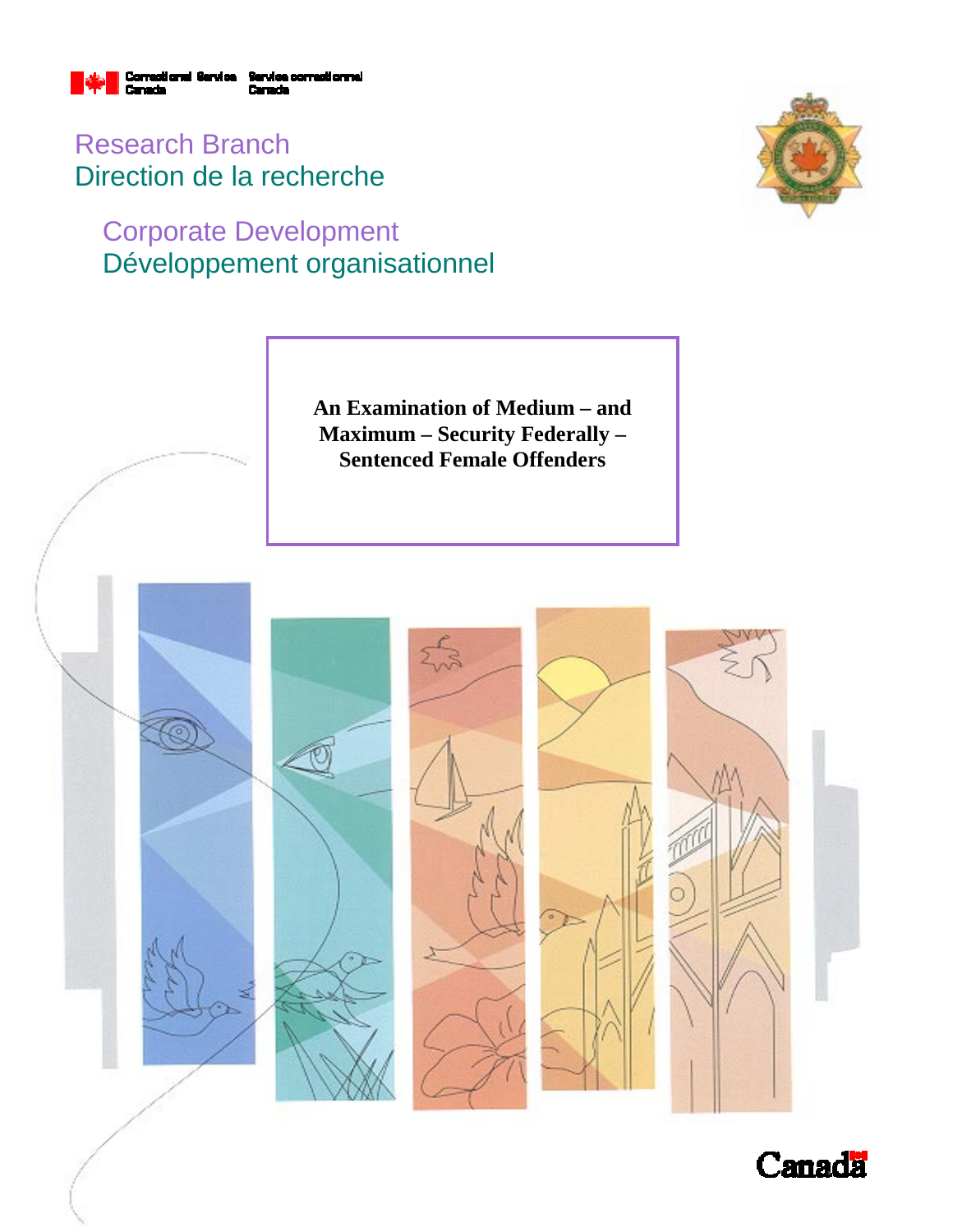# **AN EXAMINATION OF MEDIUM- AND MAXIMUM-SECURITY FEDERALLY-SENTENCED FEMALE OFFENDERS**

by

Kelley Blanchette

Research Branch Correctional Service Canada

May, 1997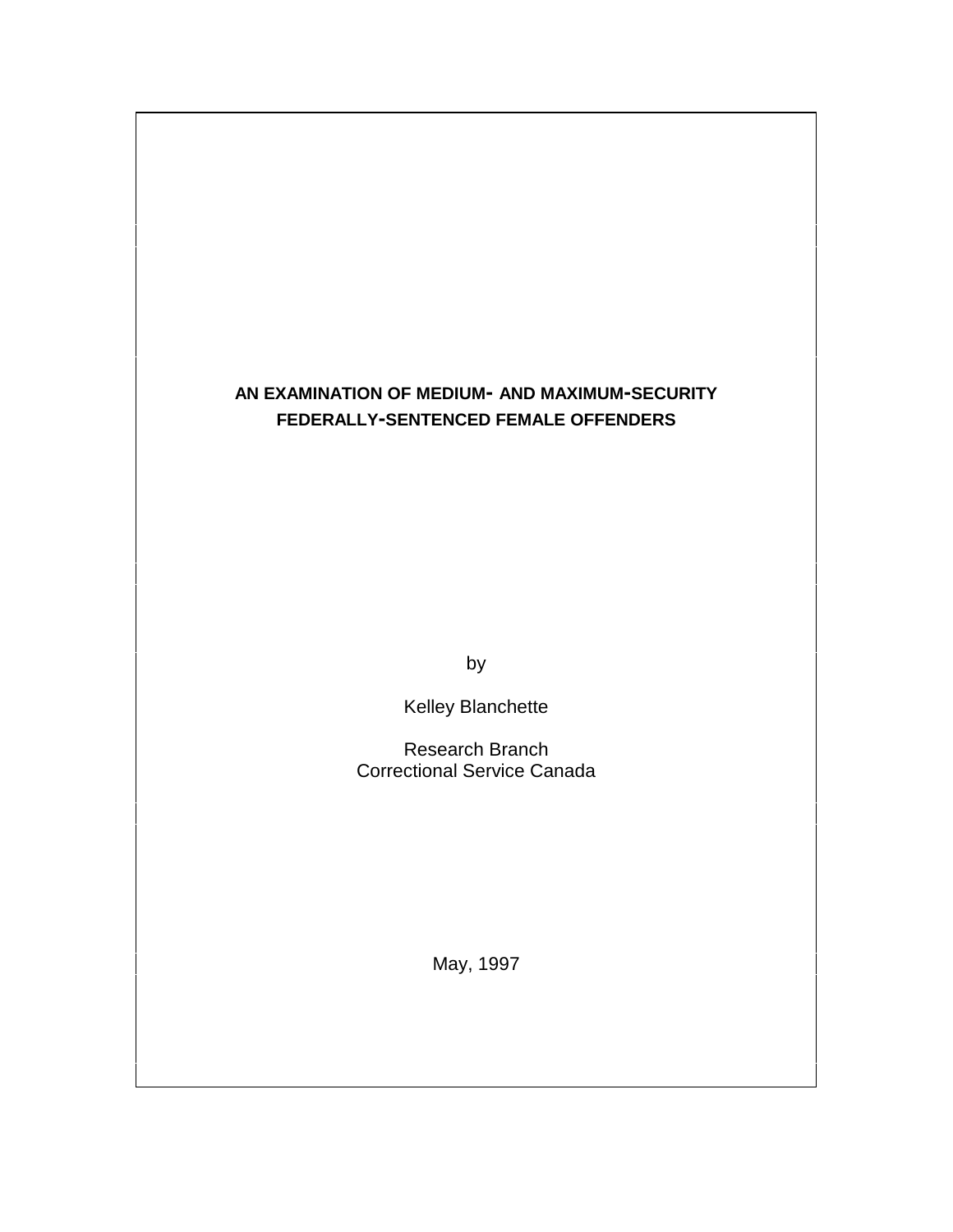## **Executive Summary**

Formerly in Canada, there was only one federal prison for women. A recent government decision to construct five new federal facilities for women offenders has been realized. As inmates move to reside in these new women's facilities, security classification has become a primary concern. Although the Correctional Service of Canada (CSC) has implemented a comprehensive intake assessment process, some argue that the 'maximum-security' designation poses unnecessary restrictions on female offenders.

The present investigation compared female offenders placed in mediumsecurity to their maximum-security counterparts on a variety of criteria: risk (security and escape), criminogenic need, and suicide potential. For the purposes of this study, CSC's automated Offender Management System was used, and all available data for federally-sentenced female offenders was extracted. As of January 14, 1997, data for institutional security level was available for 212 female offenders, and revealed that 34% (72) were designated 'minimum-security', 49% (103) were 'medium-security', and the remaining 17% (37) were 'maximum-security'.

The first set of comparisons focused on demographic information (age, race), which was available for the entire sample. Statistical analyses revealed that the maximum-security female offenders were significantly younger than their medium-security counterparts. For the former, the mean age was 28.7 years, and female offenders in medium-security had a mean age of 34.2. Female offenders in maximum-security were also more likely to be Aboriginal. While only 16% of those in medium-security were Aboriginal, this was the case for 41% of maximum-security women.

Comparisons on overall risk ratings also yielded statistically reliable results, with the majority (56%) of those in medium-security assessed as 'medium' risk, and most (77%) of those in maximum-security assessed as 'high' risk. Regarding their admitting offences, the majority (62%) of female offenders designated 'maximum-security' were serving sentences for violent assaults or robberies. This was true for less than half (46%) of those designated mediumsecurity. Again, these findings were statistically reliable.

Analyses also revealed reliable between-group differences in various criminal history risk criteria. Generally, those women designated 'mediumsecurity' started their criminal careers at a later age than their maximum-security counterparts. Specifically, less than one-third (30%) of those in medium-security had experience in youth court, compared with the majority (54%) of those in maximum-security. While data showed trends for this latter group to have more experience in terms of adult court (community supervision, provincial terms, federal terms), findings were not statistically reliable.

Given the nature of their offences and their criminal history backgrounds, it was not surprising to find that female offenders in maximum-security were also more likely to have previous escapes or 'unlawfully at large' on their records. Moreover, compared to their medium-security counterparts, they were twice as likely to have been placed in segregation for disciplinary reasons. Again,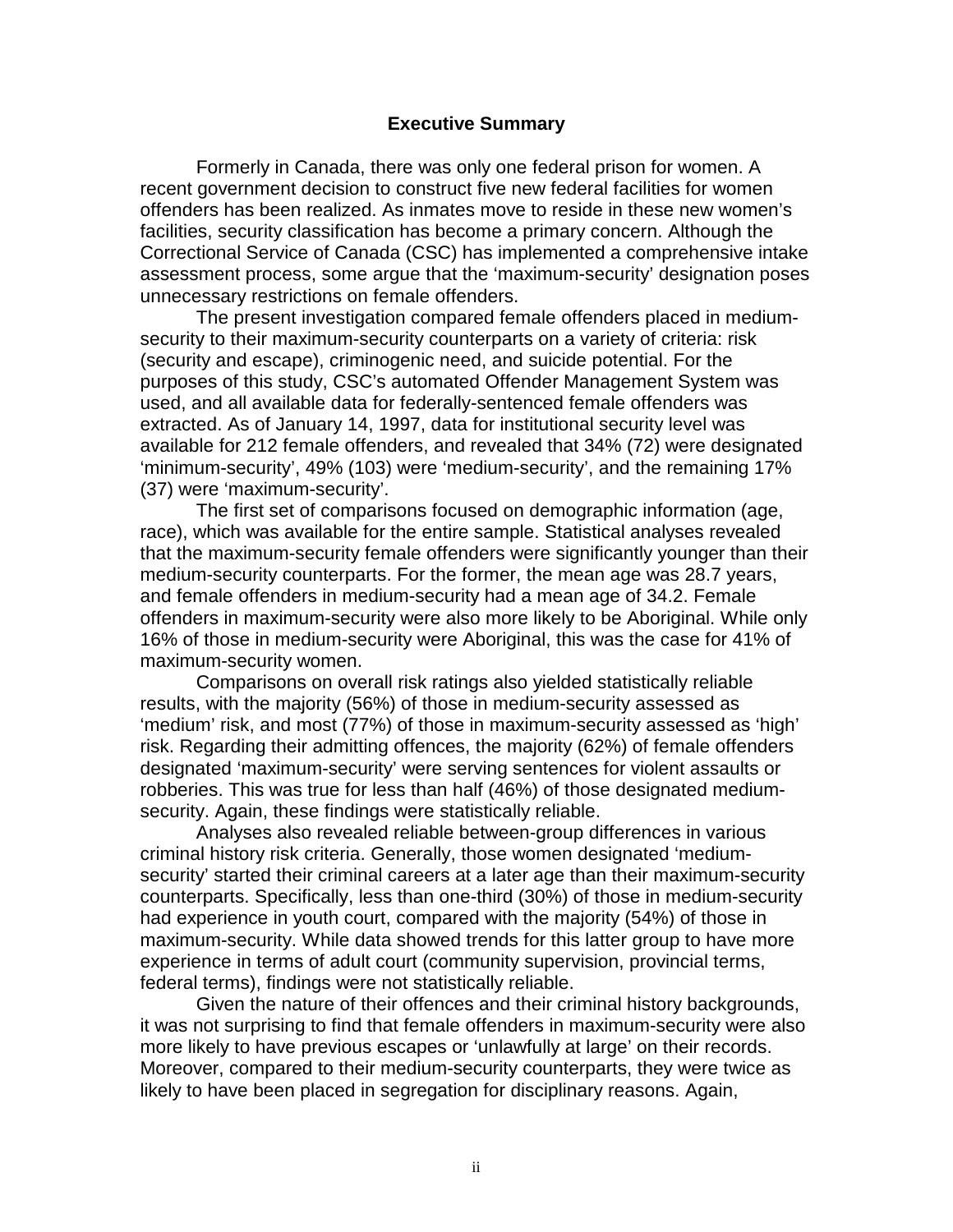analyses rendered statistically reliable findings for these between-group differences.

A review of the medium- and maximum-security female offender case need level ratings found reliable differences in five of seven need domains assessed at intake. Maximum-security women were noted to have more difficulties than medium-security women in the following need areas: 'employment', 'marital/family', 'substance abuse', 'community functioning', and 'attitude'. Only for the 'associates' and 'personal/emotional' domains were no significant differences found, though data showed trends in the same direction.

Comparisons across all indicators of suicide potential revealed that maximum-security women are at higher risk for suicide than their mediumsecurity counterparts. Although only about 12% of each group were tagged at admission as "may be suicidal", about 25% of those designated as maximum security had expressed suicidal intent. This was true for only one offender in medium security. This difference was statistically reliable. About 35% of the maximum-security group were exhibiting signs of depression at admission, compared to less than 10% of the medium-security group. Analyses revealed that these latter two differences were statistically reliable. An extremely large proportion (71%) of those in maximum security had previous attempts at suicide, compared with about one-third (42%) of those in medium security. Accordingly, 57% of those designated maximum security had recent psychiatric/ psychological intervention, compared with less than one-third of their mediumsecurity counterparts.

The final set of analyses compared groups on a global risk/need rating that is assessed at admission to federal custody. Results showed that none of the maximum-security female offenders were designated 'low' on overall need. A small minority (14%) were assessed as 'medium' need, and the vast majority (86%) were assessed as 'high' need. As a group, medium-security women were assessed as lower need than their maximum-security counterparts. Need levels for this group were: 18% 'low', 39% 'medium', and 43% 'high'.

As with need levels, risk levels were elevated for the maximum-security group. Specifically, the majority (77.2%) were 'high' risk, and the remainder (22.8%) were 'medium' risk. Unlike those in maximum-security, some (17.2%) of the medium-security women were assessed as 'low' risk, most (55.9%) were assessed as 'medium' risk, and the remainder (26.9%) were assessed as 'high' risk. Statistical analyses confirmed that between-group differences in risk/need levels were reliable.

In conclusion, results from the present study demonstrate clear and reliable differences between medium- and maximum-security female offenders. Multiple risk and need variables discriminate between groups, in each case demonstrating more needs and higher risk amongst those in maximum-security. These data suggest a heterogeneity of female offender populations by security designation, and imply that the assignment of security/custody levels is proceeding in an equitable manner, while appropriately managing risk.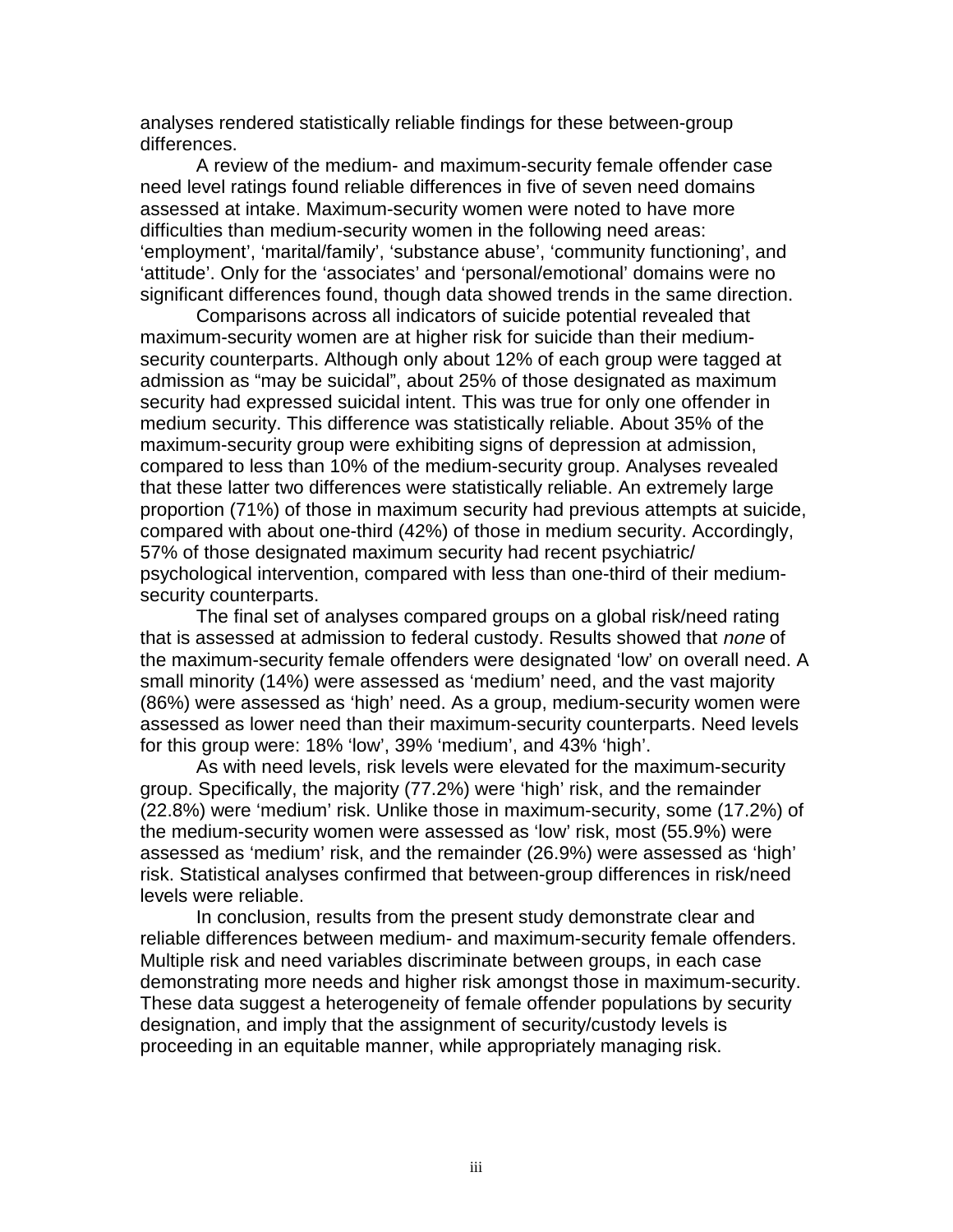# **Table of Contents**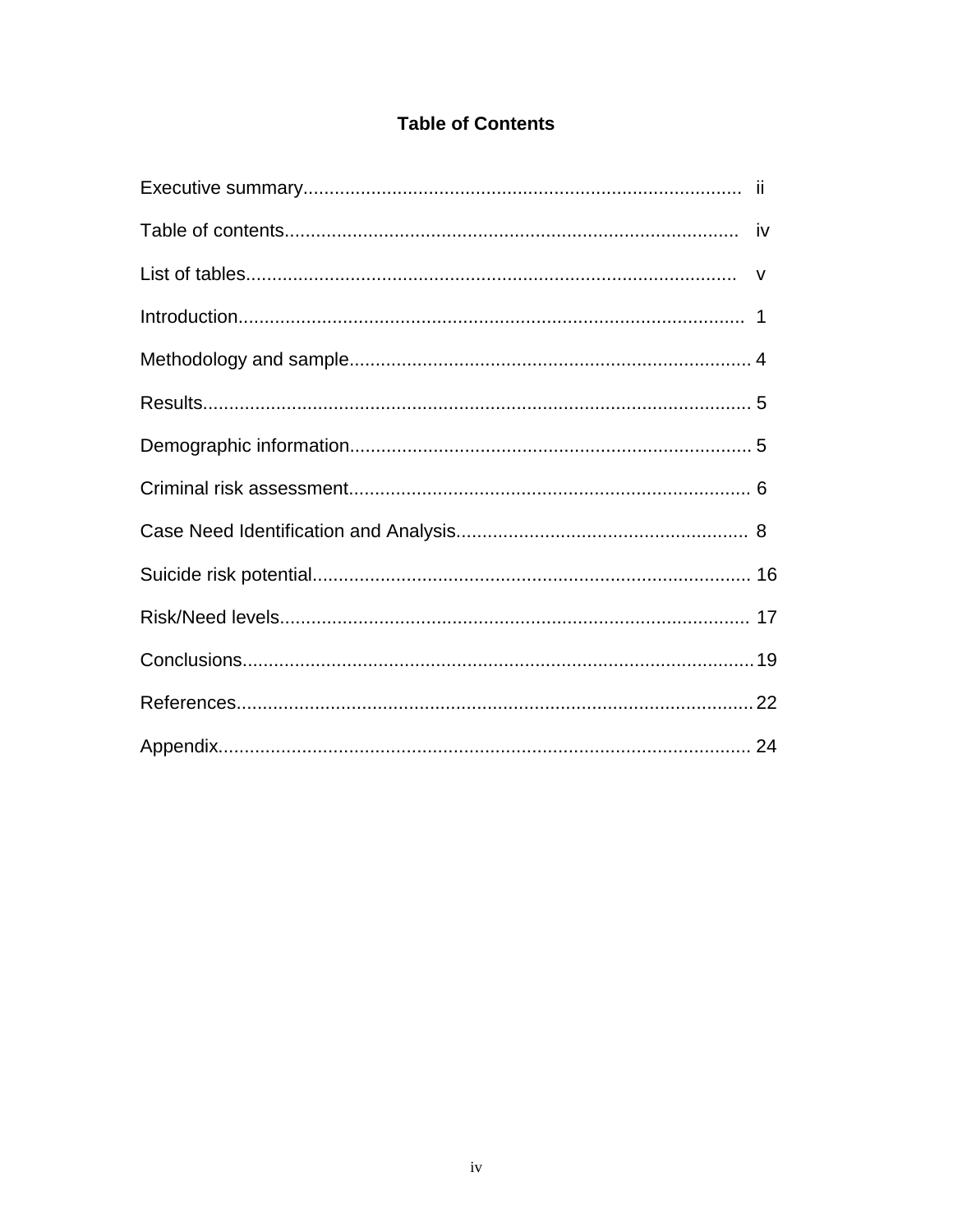# **List of Tables**

| Table 1: | Selected Criminal History Background Indicators of<br>Medium- and Maximum-security Female Offenders 7     |    |
|----------|-----------------------------------------------------------------------------------------------------------|----|
| Table 2: | Identified Needs of Medium- and Maximum-security                                                          |    |
| Table 3: | A Breakdown of Reliable Need Indicators as Assessed<br>by the Offender Intake Assessment Process: Medium- | 11 |
| Table 4: | Percentage Distribution of Risk/Need Levels at Time of                                                    | 18 |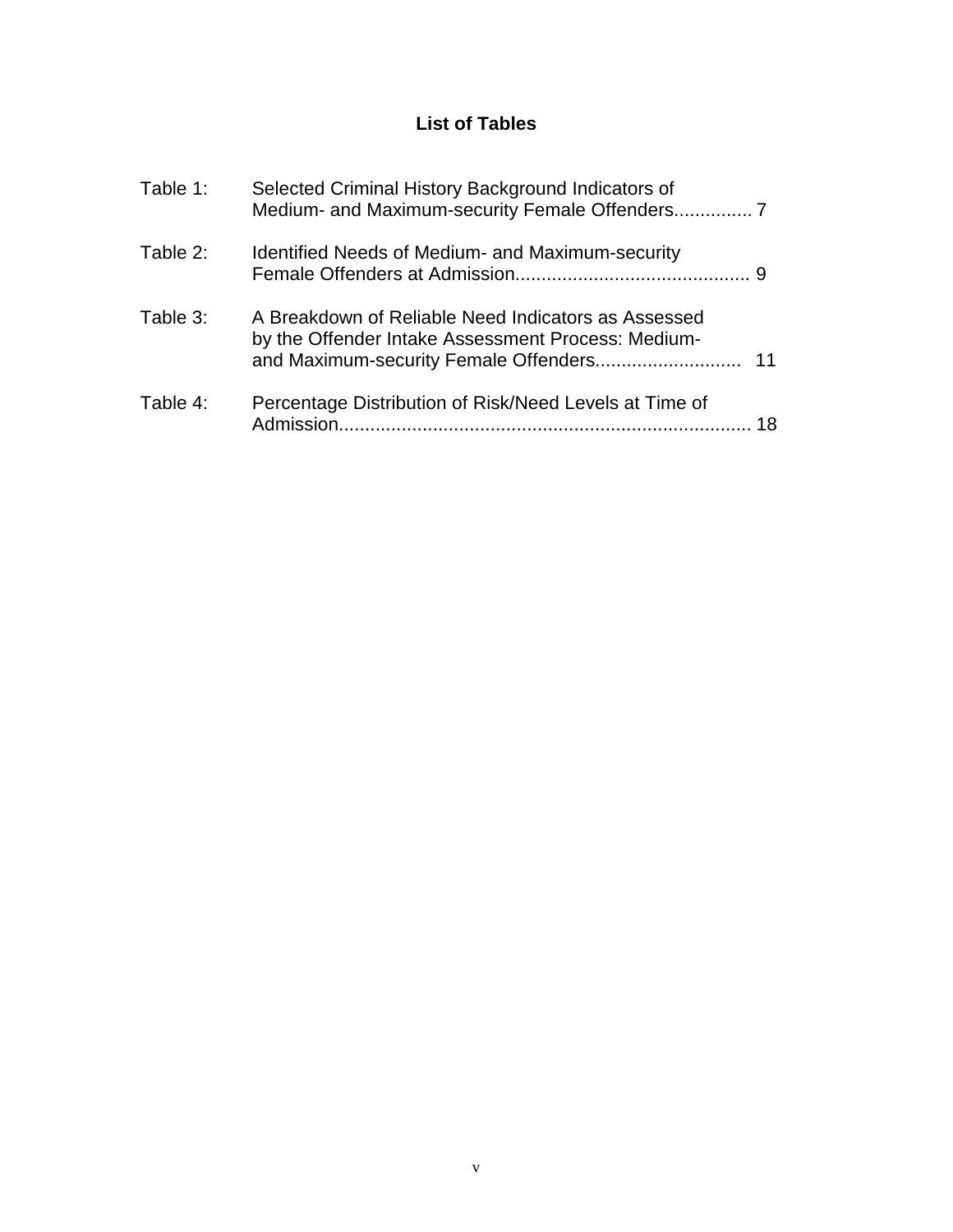## **An Examination of Medium- and Maximum Security Federally-sentenced Female Offenders**

Prior to 1996, there was only one federal prison for women in Canada. Since that time, five new federal facilities for women offenders have been constructed. As a result, security classification for women has become an important consideration in correctional management.

Offenders who are designated 'maximum-security' are, at least in theory, so-classified because they are assumed or proven to be high risk / violent. However, Shaw and Dubois (1995) noted that "women's violence has been framed largely as a response to an abusive situation or past abusive experiences" (p.5). This notion has propounded a movement to advocate for lower security classifications for women offenders, contending that security/ custody designations for women seem, both traditionally and currently, inappropriately high. However, there is currently little firm empirical evidence to either support or negate this contention. The ramifications of this are important, as security and custody designations affect housing, access to programs, and levels of privilege.

"Accurate inmate classification is critical to the effective management of prisons and prison populations, and to meeting Correctional Service of Canada's legislative and policy mandates" (Luciani, Motiuk, & Nafekh, 1996, p. ii). It is therefore paramount to insure security/ custody levels are commensurate with the risk and need profiles of the offenders so-classified. Specifically, they must be determined equitably and manage risk, while concurrently offering the least restrictive and most humane environment possible for the inmates.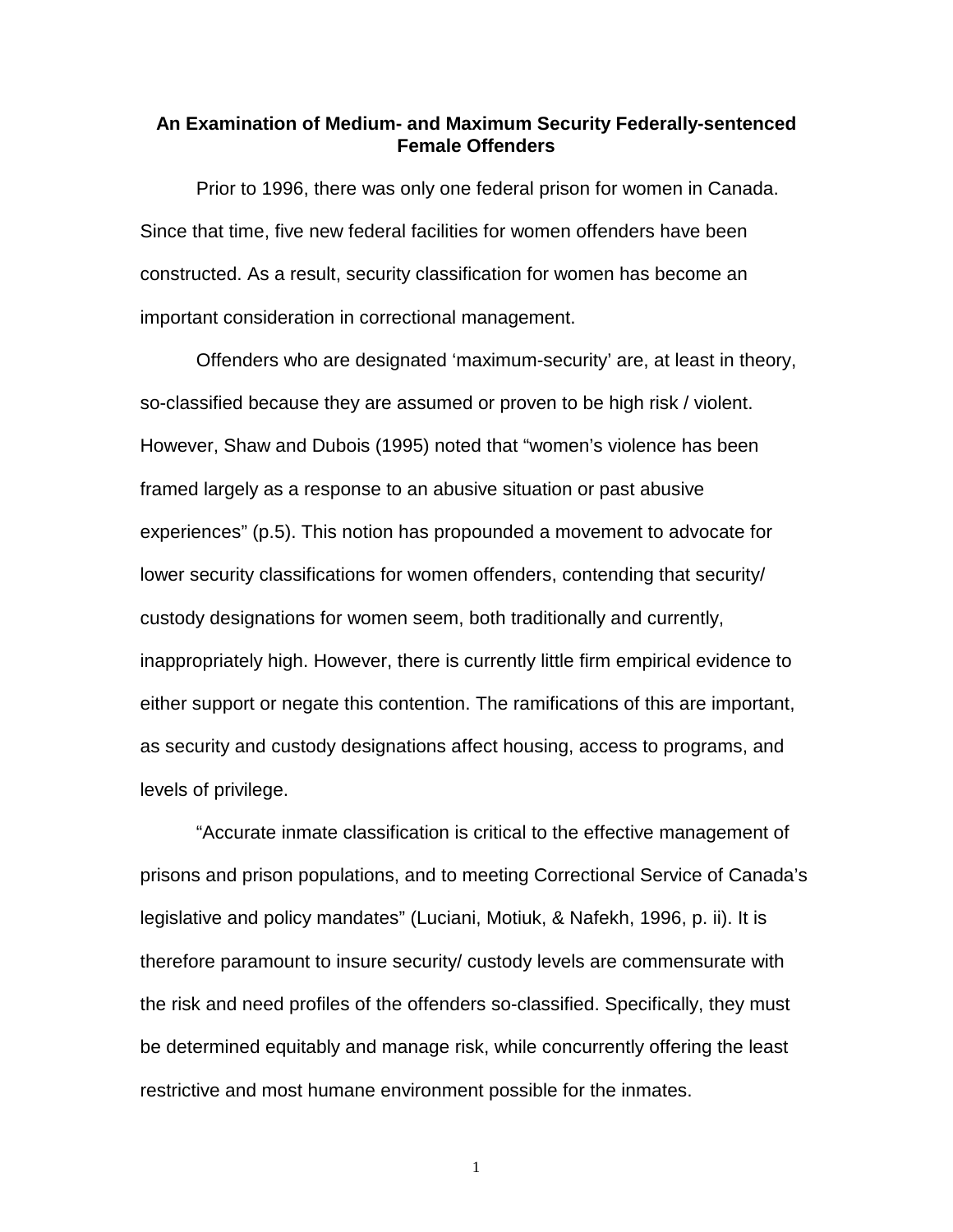At admission, all Canadian federal offenders undergo a comprehensive and structured assessment process (Offender Intake Assessment; OIA). The OIA, first implemented in 1994, involves the collection and analysis of information pertaining to each offender's criminal, personal, and mental health history, education, substance abuse history, functioning in the community, attitude, and a number of other factors relevant to determining criminal risk and identifying offender needs.

Since its implementation, all completed OIAs have been entered into Correctional Service Canada's automated database; the Offender Management System (OMS). To date, this base includes nearly 6,000 completed offender assessments. As Motiuk (1997) noted, "[t]his new technology could improve release rates by systematically identifying lower risk inmates earlier in their sentence, thereby reducing the costs of incarceration and providing a more humane response to offenders" (p.18).

The OIA process begins with a collection of all relevant information, from (though not limited to): criminal records, police reports, court transcripts, crown briefs, judges' comments, presentence reports, and victim impact statements. In total, the OIA considers over 200 risk and need indicators in its case-specific offender evaluation process. During the admission evaluation, the offender's complete background is considered, including personal characteristics, interpersonal influences, situational determinants and environmental conditions (Motiuk, 1997). This provides a basis for determining each offender's institutional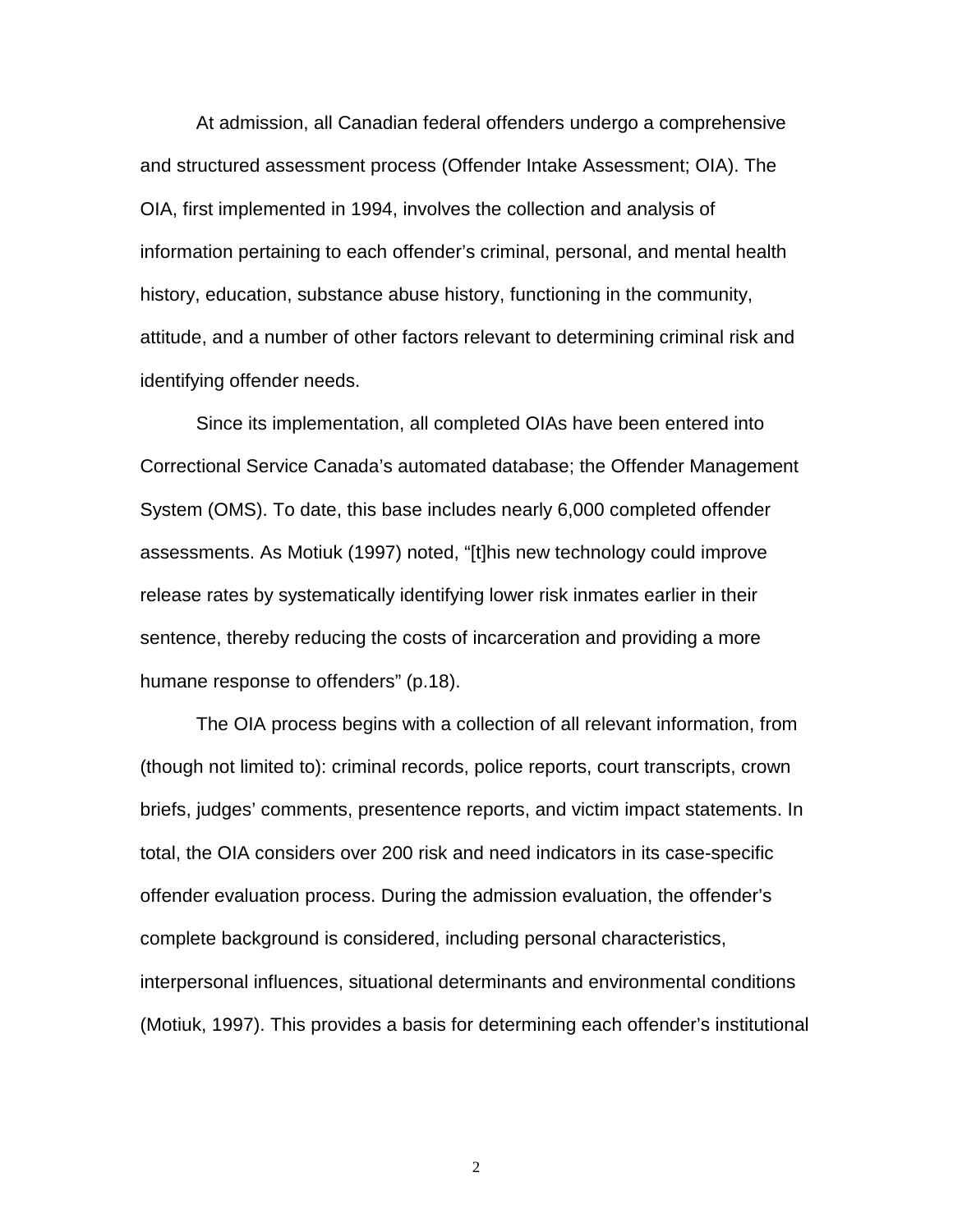placement and ensures that security designation is not assigned in an arbitrary or haphazard manner.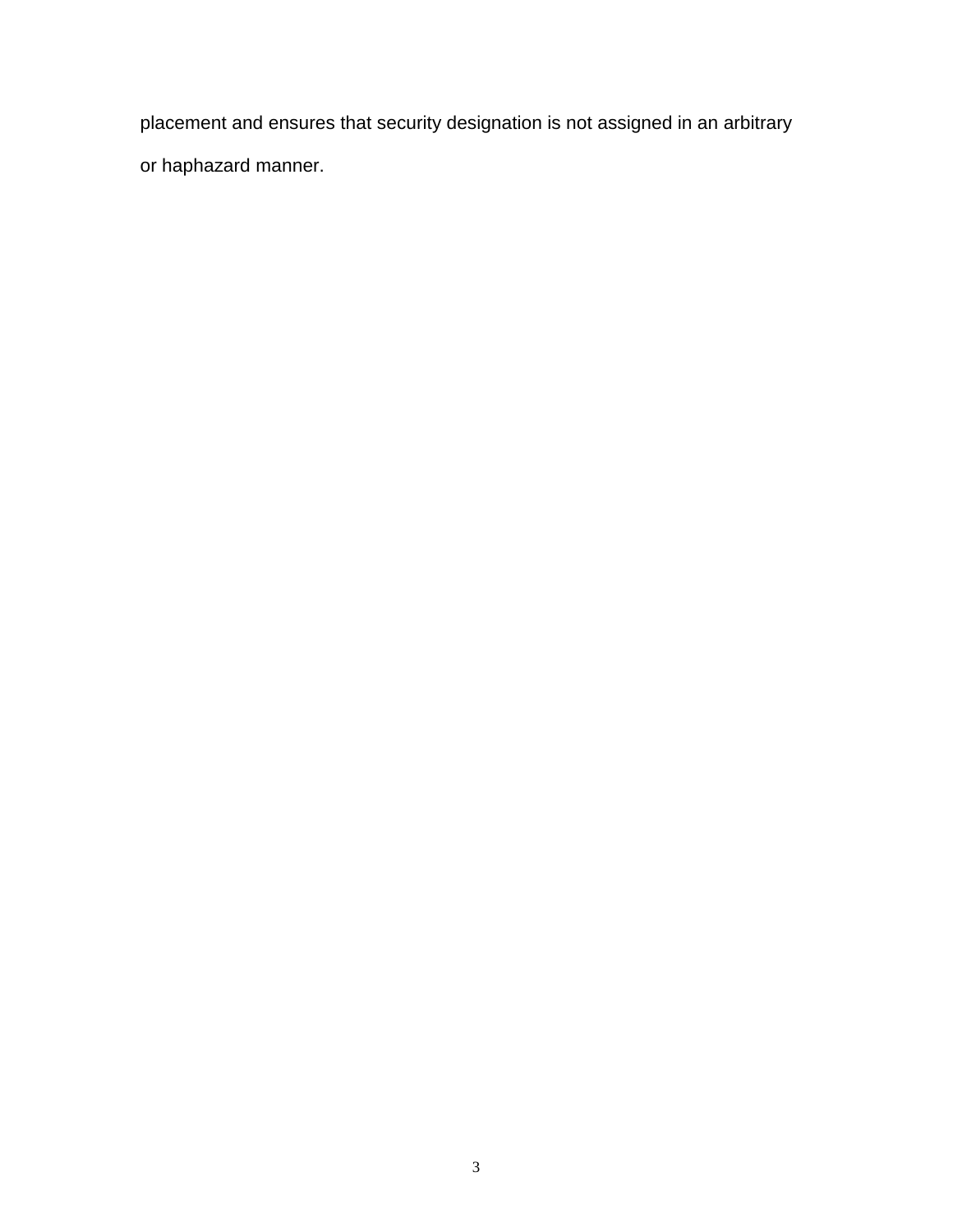#### **Methodology and Sample**

The present investigation compared female offenders placed in mediumsecurity to their maximum-security counterparts on a variety of criteria: risk (security and escape), criminogenic need, and suicide potential. For the purposes of this study, Correctional Service of Canada's automated Offender Management System was used, and all available data for federally-sentenced female offenders was extracted.

The data extraction date was January 14, 1997, and partial data was available for approximately 300 women. Data for institutional security level was available for 212 female offenders, and revealed that 34% (72) were designated 'minimum' security, 49% (103) were 'medium' security, and the remaining 17% (37) were 'maximum' security. It is noteworthy that security designations for federal women offenders are significantly lower than those for their male counterparts (Blanchette & Motiuk, 1997).

Through OMS, the primary source of information was data derived from OIA. As mentioned, the OIA consists of two core components: Criminal Risk Assessment (CRA), and Case Needs Identification and Analysis (CNIA). In addition, a suicide risk potential with nine indicators is included in OIA. These components will be described in more detail later in this report.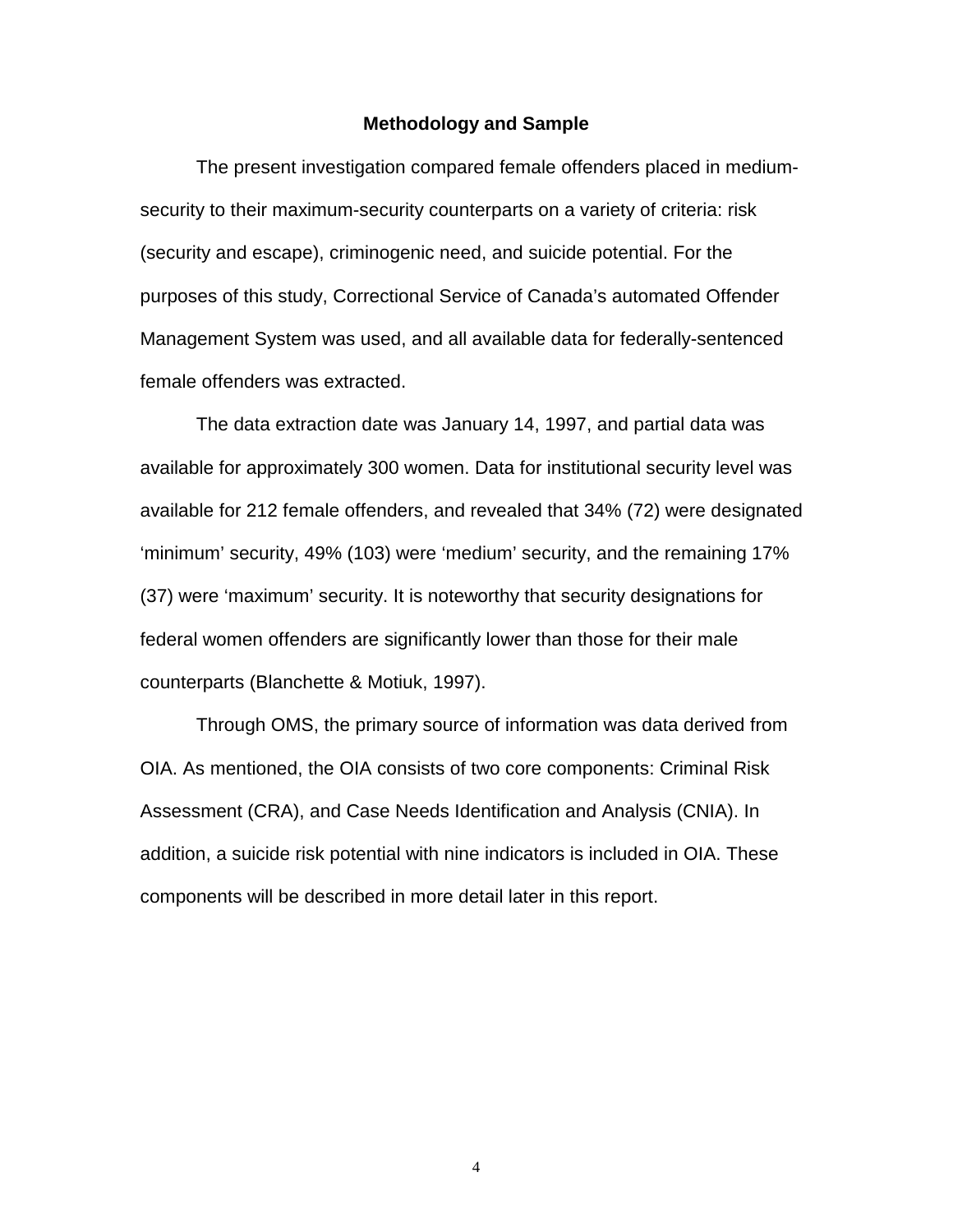## **Results**

A series of statistical analyses focused on comparing medium-security federally-sentenced female offenders to their maximum-security counterparts. Specifically, groups were compared on age and race, criminal history and security risk, seven target need domains with multiple indicators, and suicide risk potential. Demographic information was available for all women, risk/need levels were available for the majority (94%) of the sample, and complete OIA data was only available for 70% and 65% of the medium- and maximum-security female offenders, respectively. Results are presented in the following sections of this report.

### **Demographic information**

The maximum-security female offenders were significantly younger than their medium-security counterparts. For the former, ages ranged from 21 to 45 years old, with a mean age of 28.7 years. Female offenders in medium-security ranged in age from 20 to 63, with a mean age of 34.2. This difference is reliable at p<.001.

Interestingly, female offenders in maximum-security were also more likely to be Aboriginal. Specifically, while only 16% of those in medium-security were Aboriginal, this was the case for a full 41% of maximum-security women. Statistical analyses confirmed that this difference in Aboriginal status is reliable.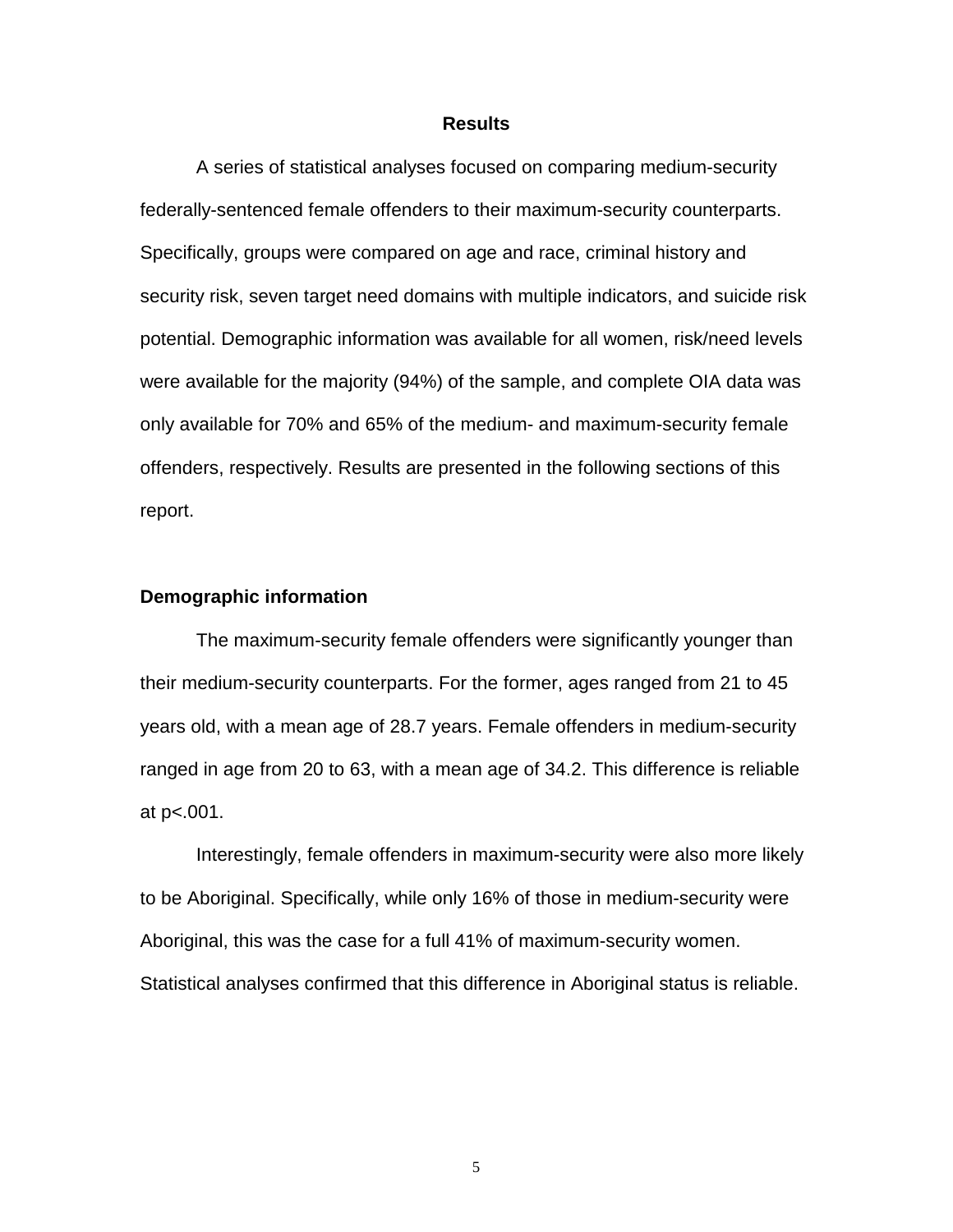## **Criminal Risk Assessment**

Specific information pertaining to past and current offences is provided by the Criminal Risk Assessment component of OIA. This is based primarily on the criminal history record and provides specific information pertaining to past and current offences. Moreover, the criminal profile report may also include additional case-specific information regarding any other pertinent details pertaining to individual risk factors. Based on these data, the OIA provides an overall risk rating for each offender at admission to federal custody.

Overall risk ratings were available for 93 of the medium-security women: the majority of those (56%) were designated as 'medium' risk. An additional 27% were designated 'high' risk, and less than one-fifth (17%) were considered 'low' risk. The vast majority (77%) of female offenders residing in maximum-security were designated as 'high' risk, a minority (23%) were designated as 'medium' risk, and none of the female offenders in maximum-security were assessed as 'low' risk. Statistical analyses revealed that these between-group differences in risk rating are highly reliable (p<.001).

Interestingly, about 23% of those in medium-security were serving long sentences (10 years or more), compared with 29% of those in maximumsecurity. This difference did not approach statistical significance and implies that risk ratings and institutional security designations are not applied on the basis of sentence length. In terms of their admitting offences, the majority (62%) of those designated maximum-security were serving sentences for violent assaults or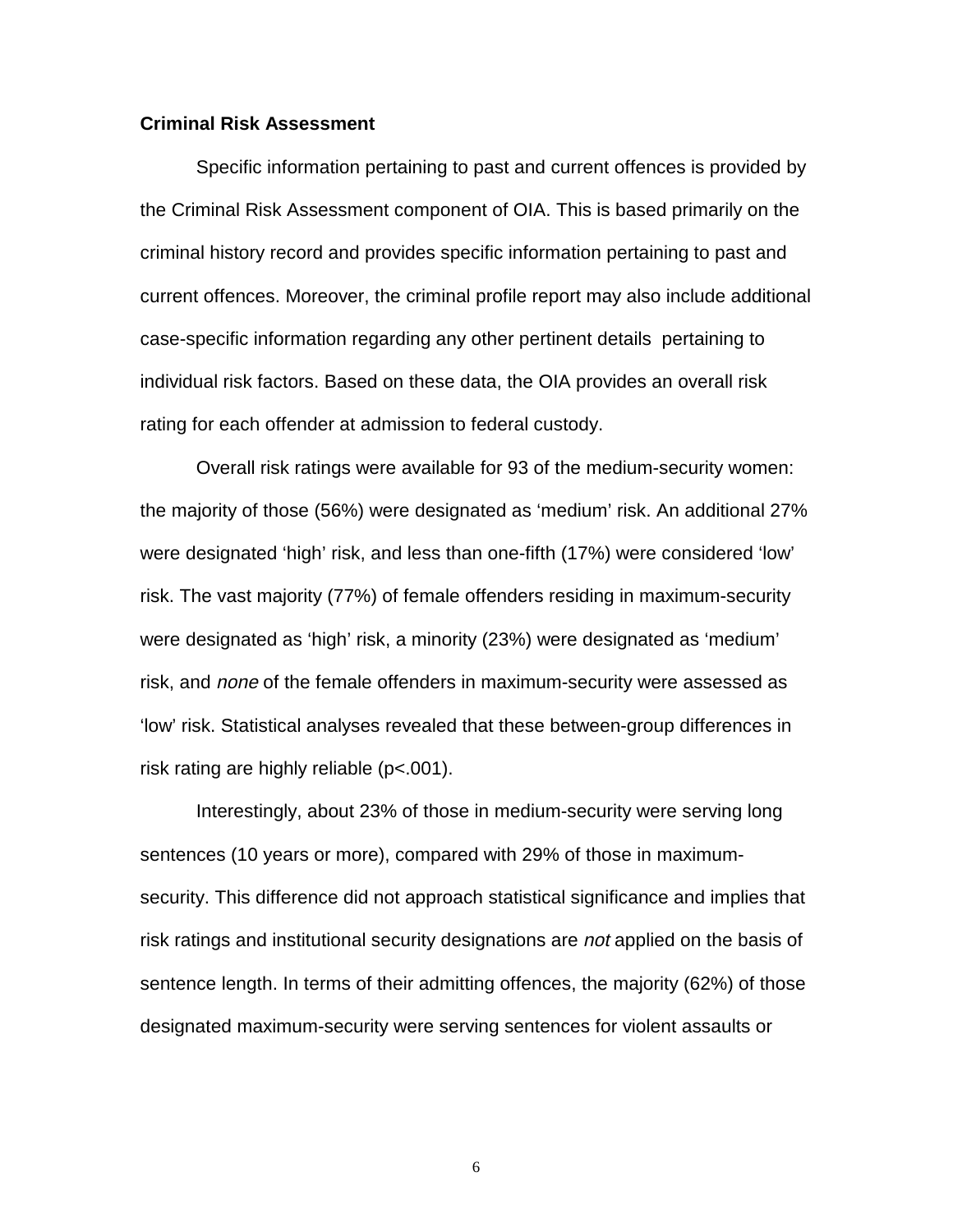robberies. This was true for less than half (46%) of those designated mediumsecurity. This difference was statistically reliable at p<.01.

Analyses also revealed reliable between-group differences in various criminal history risk criteria. Generally, those women designated maximumsecurity started their criminal careers at an earlier age, with over half (54%) of them having experience in youth court. Less than one-third (30%) of those designated 'medium' security had similar exposure. Interestingly, however, no between-groups statistically reliable differences emerged in regards to adult court experience. Percentage distributions for selected criminal history background indicators are located in Table 1.

#### **Table 1**

#### **Selected Criminal History Background Indicators of Medium- and Maximum-security Female Offenders**

|                                                                                                                           | <b>Medium</b><br>$(n=72)$ | <b>Maximum</b><br>$(n=24)$ |
|---------------------------------------------------------------------------------------------------------------------------|---------------------------|----------------------------|
| <b>Previous Youth Court *</b>                                                                                             | 30%                       | 54%                        |
| <b>Community Supervision *</b><br>Open Custody *<br>Secure Custody*                                                       | 16%<br>15%<br>15%         | 41%<br>39%<br>39%          |
| <b>Previous Adult Court</b>                                                                                               | 62%                       | 79%                        |
| <b>Community Supervision</b><br><b>Provincial Terms</b><br><b>Federal Terms</b>                                           | 48%<br>45%<br><b>20%</b>  | 71%<br>67%<br><b>29%</b>   |
| <b>Total (Youth and/or Adult)</b>                                                                                         | 70%                       | 88%                        |
| <b>Previous:</b>                                                                                                          |                           |                            |
| Segregation (disciplinary) *<br>Escape/UAL *<br><b>Failure on Conditional Release</b><br>< 6 Mo. Since Last Incarceration | 24%<br>12%<br>25%<br>15%  | 48%<br>29%<br>38%<br>17%   |

**Note 1: Chi-square tests of significance; \*p< .05**

**Note 2: UAL = unlawfully at large.**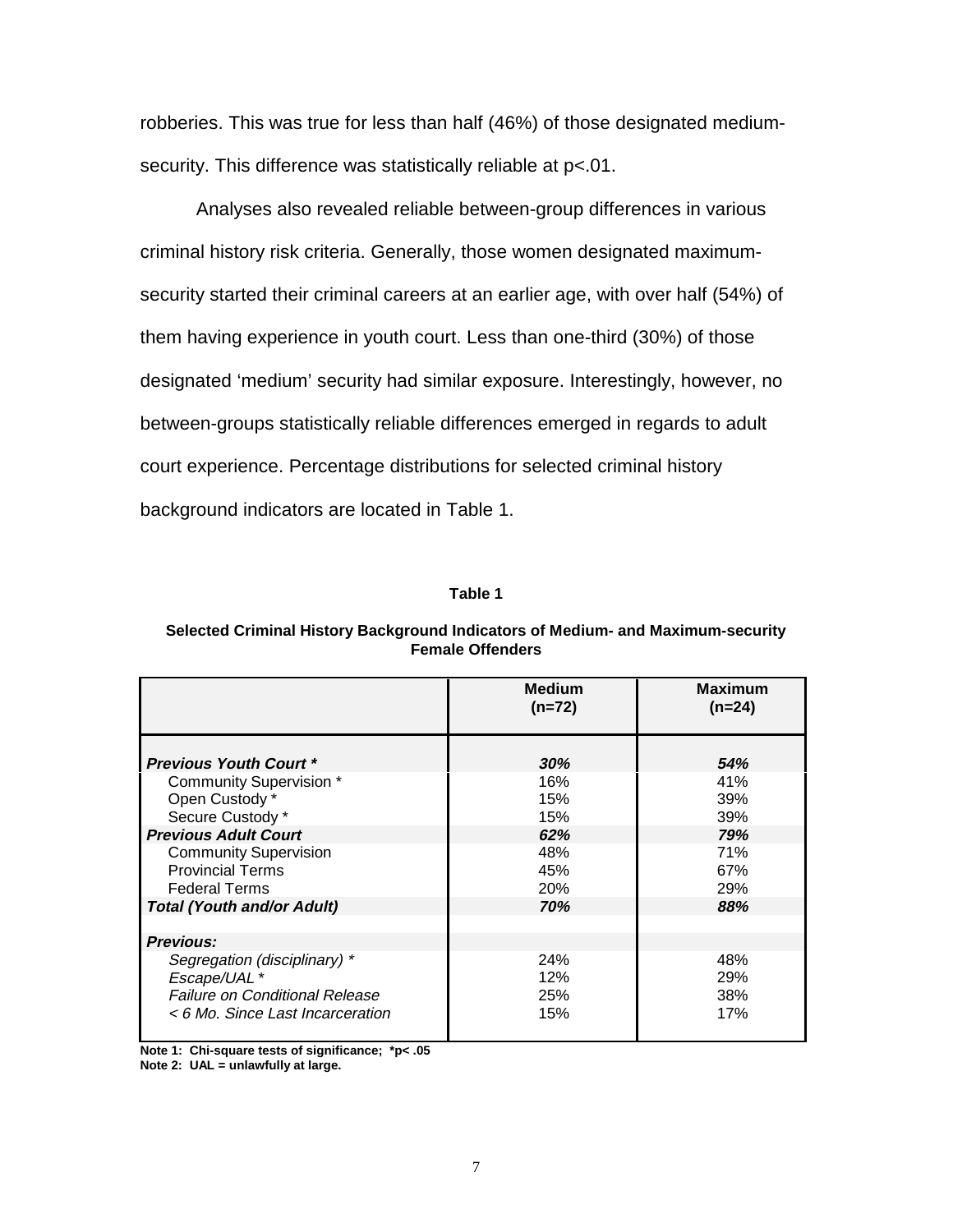It is noteworthy that maximum-security designated offenders were twice as likely to have previously been placed in segregation for disciplinary reasons, and had significantly more previous escapes/ UAL than their medium-security counterparts.

#### **Case Need Identification and Analysis**

The CNIA component of OIA involves the identification of the offender's criminogenic needs. More specifically, it considers a wide variety of case-specific aspects of the offender's personality and life situation, and data are clustered into seven target domains, with multiple indicators for each: employment (35 indicators), marital/family (31 indicators), associates/ social interaction (11 indicators), substance abuse (29 indicators), community functioning (21 indicators), personal/emotional orientation (46 indicators), and attitude (24 indicators). For a complete listing of all indicators for each target need, see Appendix.

The CNIA is used to rate offenders an each target domain along a fourpoint continuum. Classifications reflect the degree of need, ranging from "asset to community adjustment" (not applicable to substance abuse and personal/emotional orientation), to "no need for improvement", to "some need for improvement", to "significant need for improvement". These ratings are provided by case management officers, with some room for discretion, after careful consideration of all CNIA indicators, psychological evaluations, behavioural observations, and supplementary assessments. Overall need levels, ranked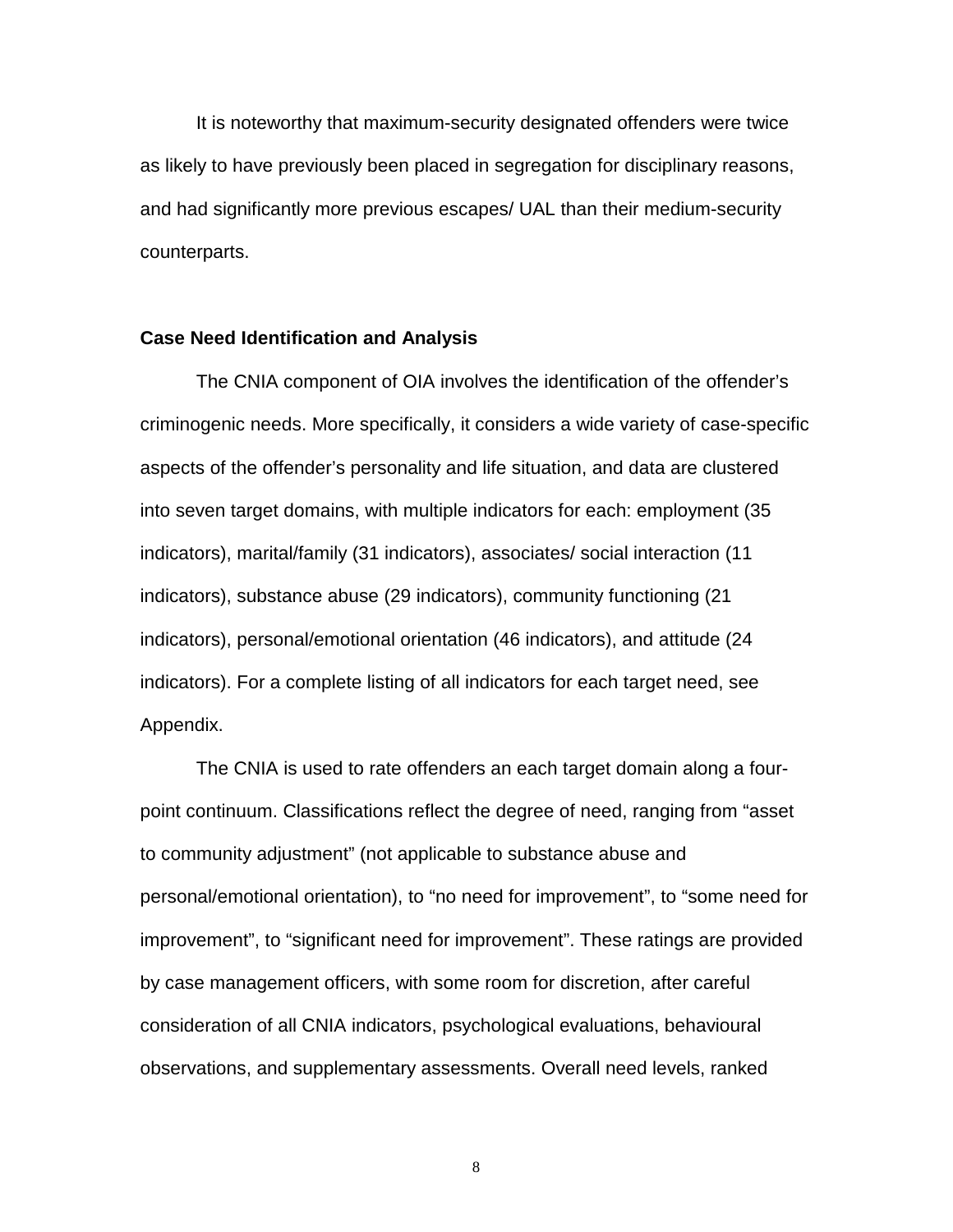along the 4-point continuum, were available for the 94 medium- security and all

(37) maximum-security women offenders.

For the present investigation, scores in each of the seven need domains were dichotomized to indicate presence or absence of need for each offender. Percentage distributions, by security level, are reported in Table 2.

#### **Table 2**

**Identified Needs of Medium- and Maximum-security Female Offenders at Admission**

| <b>Type of Need</b>            | <b>Medium</b><br>$(n = 94)$ | <b>Maximum</b><br>$(n = 37)$ |  |
|--------------------------------|-----------------------------|------------------------------|--|
| <b>Employment</b> **           | 72.3%                       | 97.2%                        |  |
| <b>Marital/Family</b> *        | 78.7%                       | 94.4%                        |  |
| <b>Associates</b>              | 81.9%                       | 86.1%                        |  |
| Substance Abuse *              | 67.0%                       | 86.1%                        |  |
| <b>Community Functioning *</b> | 75.5%                       | 94.4%                        |  |
| <b>Personal/Emotional</b>      | 92.6%                       | 97.2%                        |  |
| Attitude ***                   | 23.4%                       | 75.0%                        |  |

**Note: Chi-square test of significance;** \***p< .05; \*\*p<.01; \*\*\*p< .001**

As indicated in Table 2, both medium- and maximum-security women have difficulties in multiple need areas. However, statistically reliable betweengroups differences emerged in five of the seven target domains. Moreover, in each case, the maximum-security women evidenced more need than their medium-security counterparts. This was especially marked in the attitude domain, where the majority of maximum-security women had problems, compared with less than one-quarter of their medium-security counterparts.

Comparisons of indicators were also performed to provide a more precise analysis of the exact nature of the between-group differences within each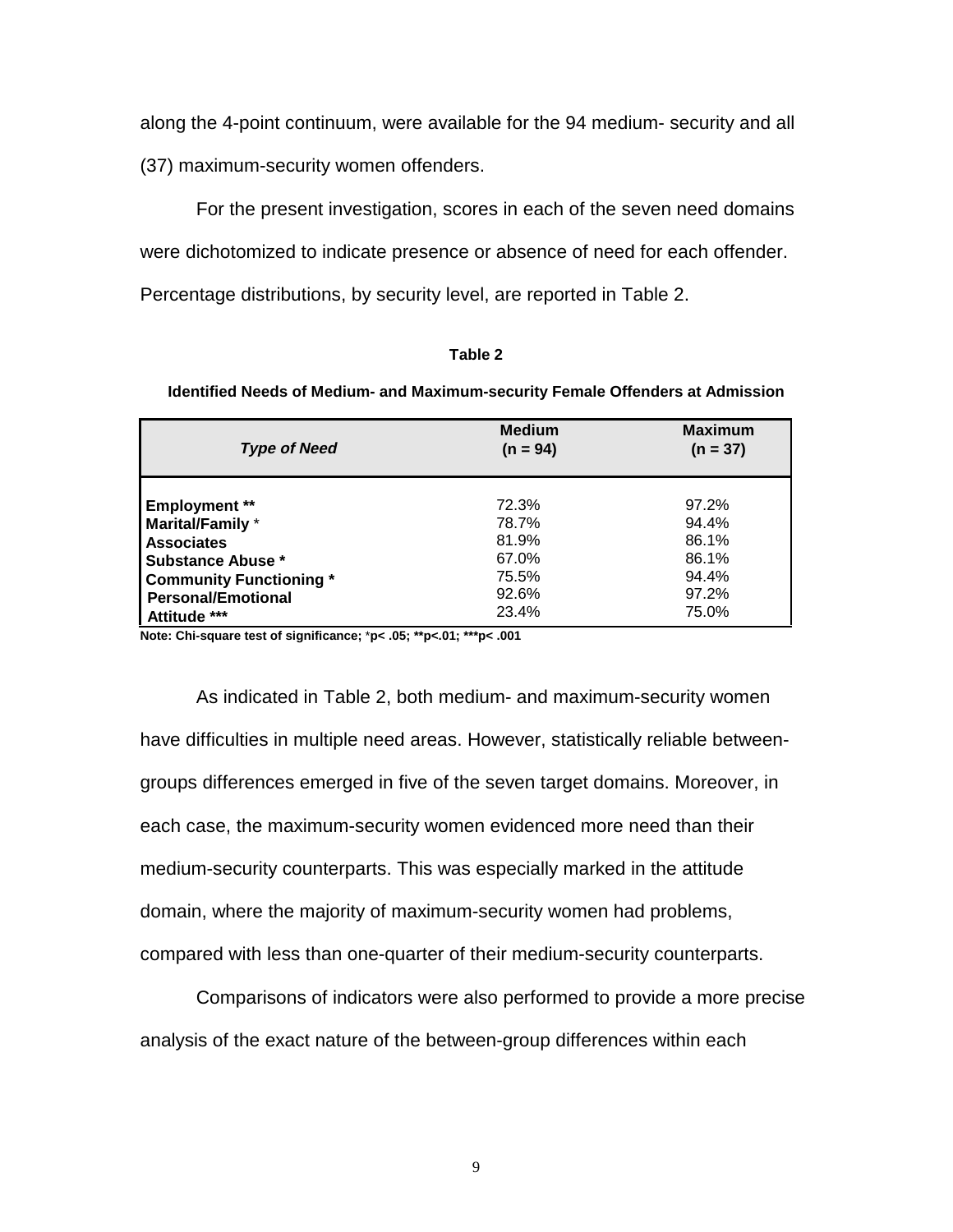domain. As mentioned, data for individual need domain indicators was not available for the whole sample.

Of approximately 200 pairwise comparisons, almost half yielded statistically reliable results. More importantly, in every case but one, the maximum-security women were more likely to have a negative rating on indicator items. While the substance abuse domain had the largest number of indicators that discriminated between groups, the attitude indicators were most robust in their ability to discriminate.

All statistically reliable results of these comparisons are presented in Table 3. It should be noted that while only statistically reliable results are presented in Table 3, all between-group comparisons on indicators showed trends for more negative ratings for maximum-security women.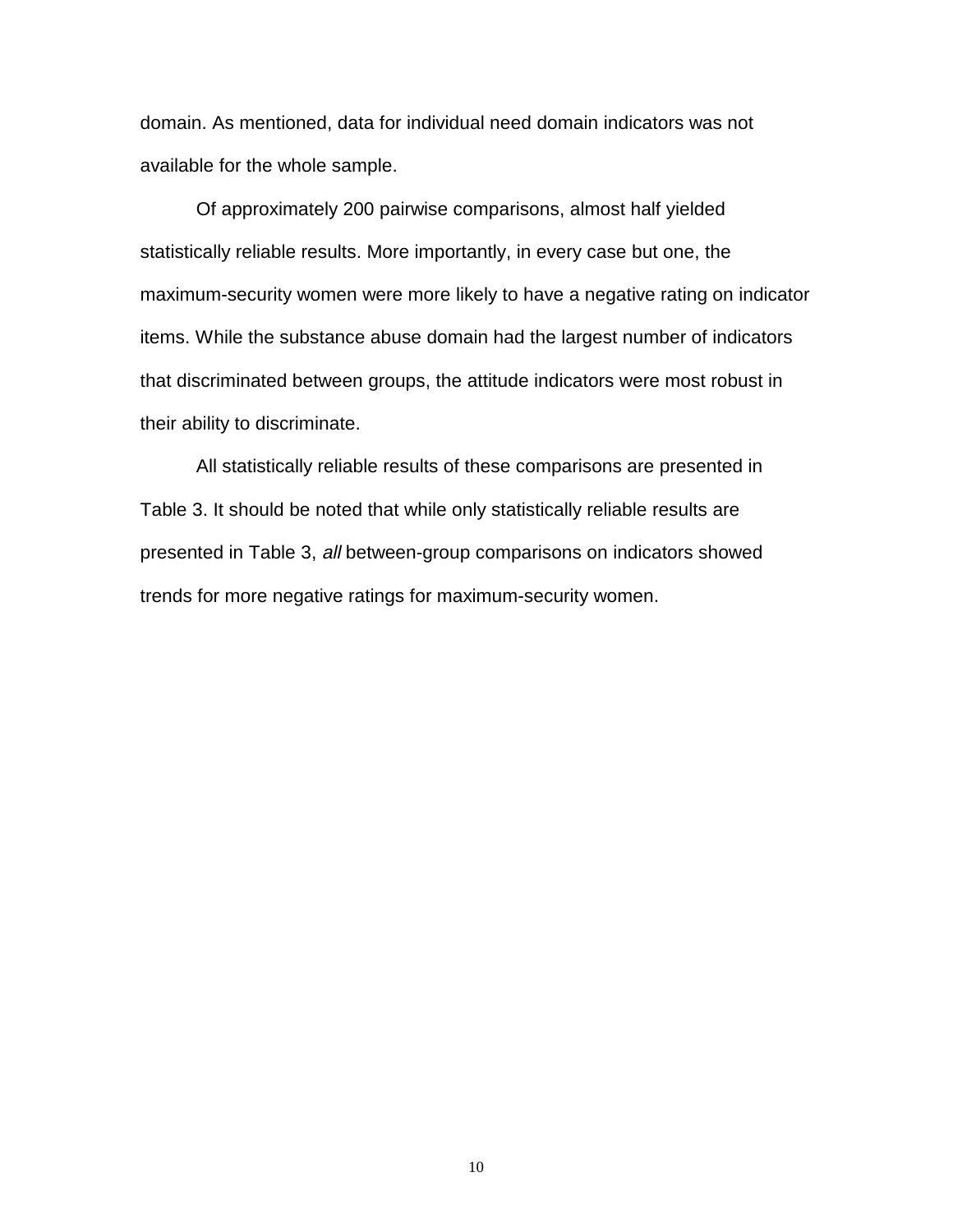## **Table 3**

| A Breakdown of Reliable Need Indicators as Assessed by the Offender Intake |
|----------------------------------------------------------------------------|
| Assessment Process: Medium- and Maximum-security Female Offenders          |

| <b>Employment indicators</b>                                                                        | <b>Medium</b><br>$(n=72)$ | <b>Maximum</b><br>$(n=24)$ |
|-----------------------------------------------------------------------------------------------------|---------------------------|----------------------------|
|                                                                                                     |                           |                            |
| Has less than grade 8 **                                                                            | 13.7%                     | 41.7%                      |
| Has less than grade 10**                                                                            | 35.6%                     | 70.8%                      |
| Finds learning difficult ***                                                                        | 15.5%                     | 58.3%                      |
| Has concentration problems **                                                                       | 21.1%                     | 50.0%                      |
| Has problems with numeracy *                                                                        | 17.1%                     | 39.1%                      |
| Has difficulty comprehending instructions *                                                         | 5.6%                      | 21.7%                      |
| Dissatisfied with skill area/trade/profession *<br>Unemployed at time of arrest *                   | 55.6%<br>78.1%            | 83.3%<br>95.8%             |
| Unemployed 90% or more **                                                                           | 42.5%                     | 79.2%                      |
| Unemployed 50% or more *                                                                            | 65.8%                     | 91.7%                      |
| Has been fired from a job *                                                                         | 19.4%                     | 0.0%                       |
| <b>Marital/Family indicators</b>                                                                    |                           |                            |
|                                                                                                     |                           |                            |
| Other relative(s) relations negative during childhood **                                            | 23.2%                     | 54.6%                      |
| <b>Associates / Social Interaction indicators</b>                                                   |                           |                            |
| Associates with substance abusers *                                                                 | 64.8%                     | 87.0%                      |
| Many criminal acquaintances *                                                                       | 56.3%                     | 82.6%                      |
| Mostly criminal friends **                                                                          | 28.6%                     | 60.9%                      |
| Resides in a criminogenic area *                                                                    | 30.0%                     | 55.0%                      |
|                                                                                                     |                           |                            |
| <b>Substance Abuse indicators</b>                                                                   |                           |                            |
| Began drinking at an early age *                                                                    | 38.4%                     | 66.7%                      |
| Drinks on a regular basis *                                                                         | 28.6%                     | 52.2%                      |
| Has a history of drinking binges **                                                                 | 36.6%                     | 66.7%                      |
| Has combined the use of alcohol and drugs *                                                         | 37.5%                     | 62.5%                      |
| Drinks to excess during leisure time *                                                              | 33.8%                     | 60.9%                      |
| Drinks to excess in social situations *                                                             | 31.9%                     | 60.9%                      |
| Drinks to relieve stress *                                                                          | 41.7%                     | 65.2%                      |
| Drinking interferes with employment *                                                               | 19.7%                     | 41.7%                      |
| Drinking interferes with marital / family relations **                                              | 31.0%                     | 60.9%                      |
| Drinking interferes with social relations *                                                         | 26.8%                     | 52.2%                      |
| Drinking interferes with health *                                                                   | 20.8%                     | 43.5%                      |
| Began using drugs at an early age **                                                                | 39.7%                     | 75.0%                      |
| Used drugs on a regular basis **                                                                    | 36.1%                     | 66.7%                      |
| Has gone on drug-taking sprees **                                                                   | 38.4%                     | 75.0%                      |
| Has combined the use of different drugs *                                                           | 38.9%                     | 62.5%                      |
| Uses drugs during leisure time *                                                                    | 43.8%                     | 70.8%                      |
| Uses drugs in social situations *                                                                   | 45.2%                     | 73.9%                      |
| Uses drugs to relieve stress *                                                                      | 50.7%                     | 79.2%                      |
| Drug use interferes with employment ***                                                             | 22.2%                     | 58.3%                      |
| Drug use interferes with marital /family relations *<br>Drug use interferes with social relations * | 44.4%<br>40.3%            | 69.6%<br>65.2%             |

(Table continued- next page)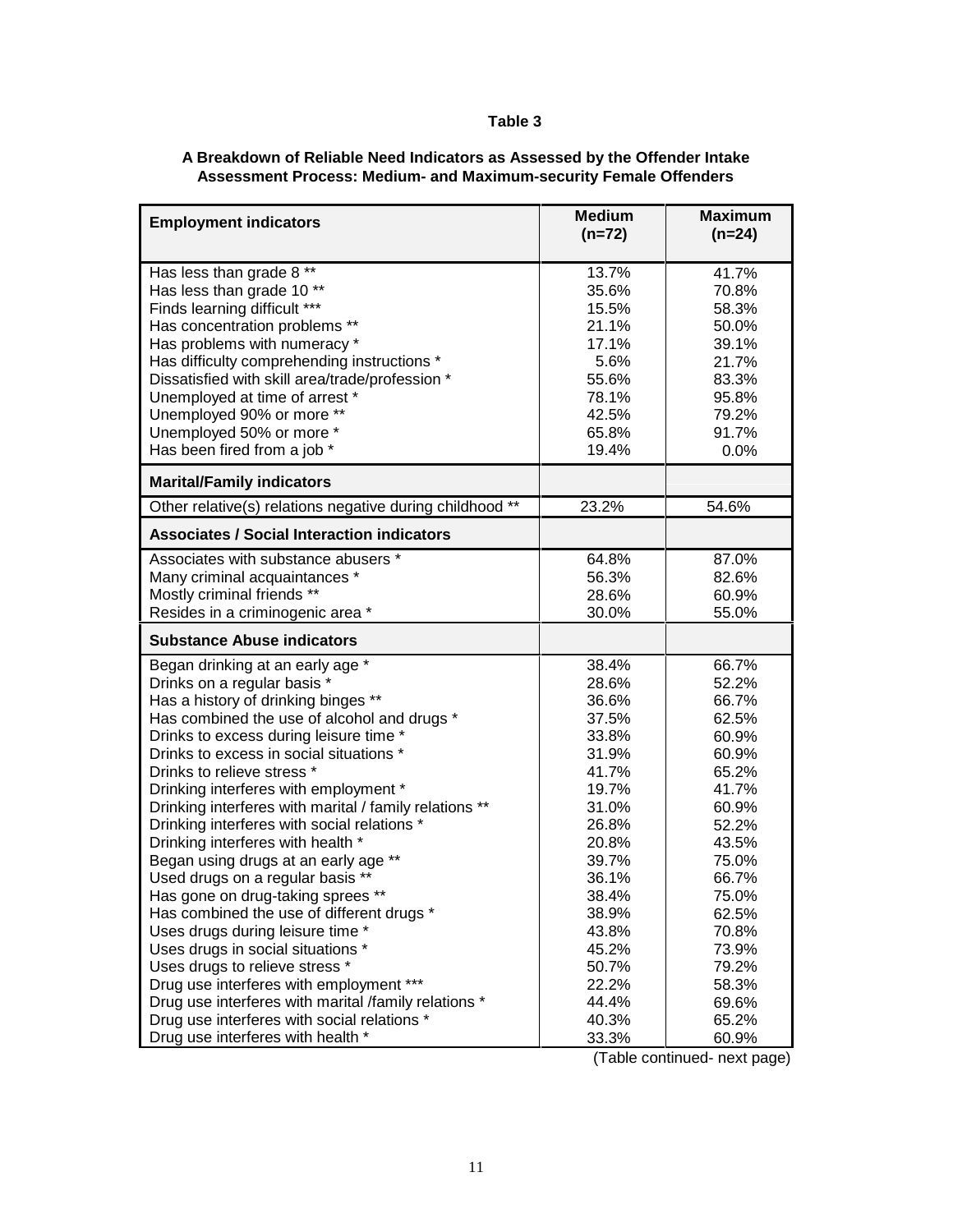(Table 3- continued)

| <b>Community Functioning indicators</b>            | <b>Medium</b><br>$(n=72)$ | <b>Maximum</b><br>$(n=24)$ |  |
|----------------------------------------------------|---------------------------|----------------------------|--|
| Has unstable accommodation *                       | 45.8%                     | 70.8%                      |  |
| Residence is poorly maintained *                   | 12.7%                     | 35.0%                      |  |
| Has no bank account *                              | 53.9%                     | 81.0%                      |  |
| Has no collateral *                                | 68.6%                     | 90.9%                      |  |
| Has problems writing *                             | 4.2%                      | 16.7%                      |  |
| Prior assessment for community functioning *       | 8.8%                      | 27.3%                      |  |
| <b>Personal /Emotional Orientation indicators</b>  |                           |                            |  |
| Family ties are problematic *                      | 45.8%                     | 69.6%                      |  |
| Has difficulties solving interpersonal problems ** | 54.2%                     | 87.5%                      |  |
| Goal setting is unrealistic **                     | 12.7%                     | 37.5%                      |  |
| Has disregard for others **                        | 18.3%                     | 50.0%                      |  |
| Impulsive *                                        | 69.4%                     | 91.7%                      |  |
| Aggressive **                                      | 35.2%                     | 70.8%                      |  |
| Copes with stress poorly *                         | 65.3%                     | 91.7%                      |  |
| Poor conflict resolution *                         | 66.7%                     | 91.7%                      |  |
| Manages time poorly ***                            | 9.9%                      | 40.9%                      |  |
| Has low frustration tolerance *                    | 42.3%                     | 66.7%                      |  |
| Hostile **                                         | 27.8%                     | 58.3%                      |  |
| Thrill-seeking *                                   | 22.9%                     | 50.0%                      |  |
| Not conscientious *                                | 11.4%                     | 29.2%                      |  |
| Manipulative *                                     | 27.1%                     | 50.0%                      |  |
| Sexual attitudes are problematic **                | 4.4%                      | 22.7%                      |  |
| Past program participation *                       | 29.6%                     | 58.3%                      |  |
| <b>Attitude indicators</b>                         |                           |                            |  |
| Negative towards the law ***                       | 14.1%                     | 54.2%                      |  |
| Negative towards the police ***                    | 11.8%                     | 45.8%                      |  |
| Negative towards the courts **                     | 19.1%                     | 45.8%                      |  |
| Negative towards corrections ***                   | 12.9%                     | 56.5%                      |  |
| Negative towards community supervision ***         | 6.0%                      | 41.7%                      |  |
| Negative towards rehabilitation ***                | 1.4%                      | 33.3%                      |  |
| Employment has no value **                         | 5.6%                      | 26.1%                      |  |
| Values substance abuse ***                         | 18.3%                     | 54.2%                      |  |
| Basic life skills have no value *                  | 4.2%                      | 20.8%                      |  |
| Disrespectful of personal belongings *             | 5.6%                      | 20.8%                      |  |
| Supportive of instrumental violence **             | 10.0%                     | 37.5%                      |  |
| Lacks direction **                                 | 36.6%                     | 70.8%                      |  |
| Non-conforming ***                                 | 28.2%                     | 70.8%                      |  |

Note: Chi-square tests of significance; \* p<.05; \*\*p<.01; \*\*\*p<.001.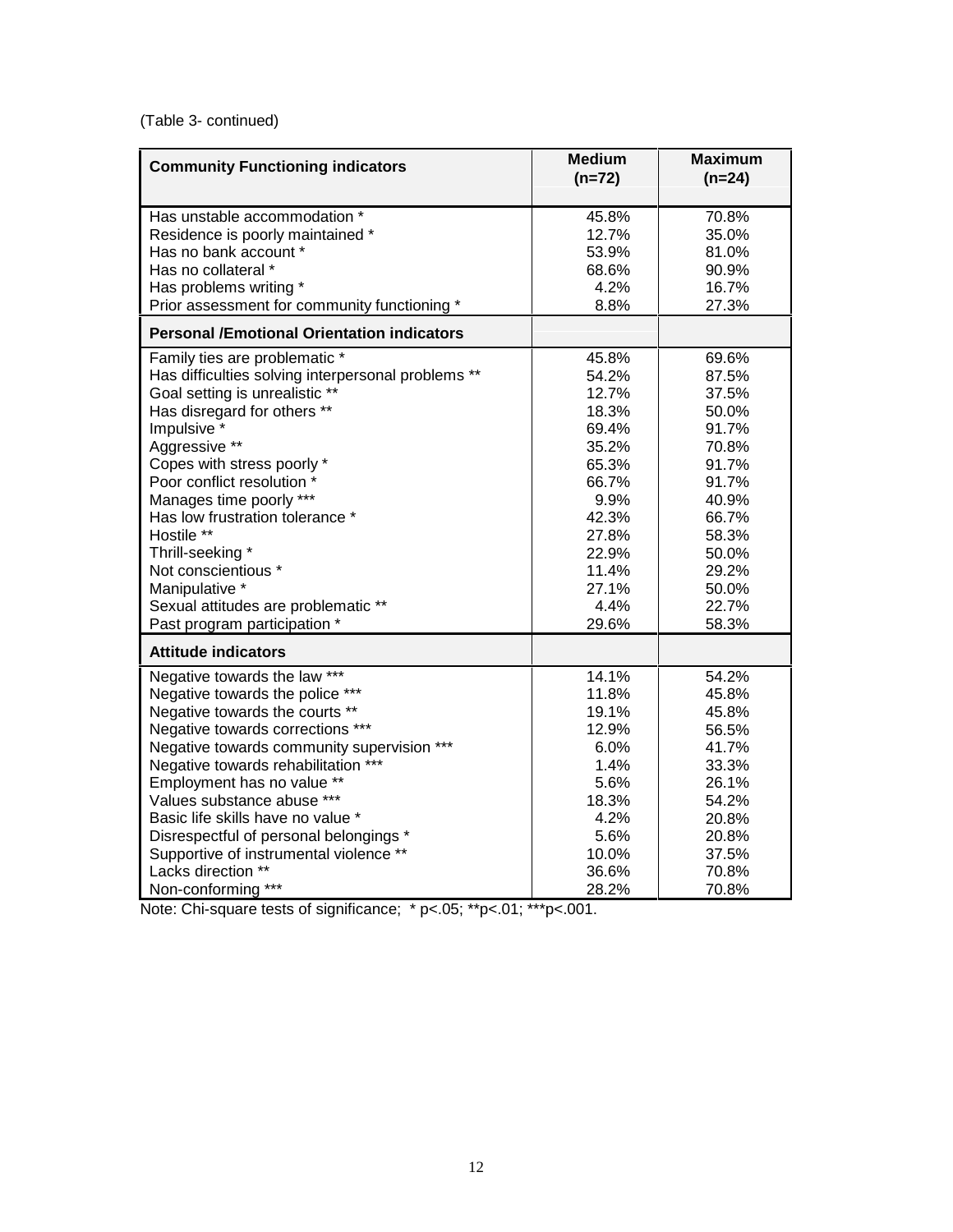Eleven of the 35 employment indicators resulted in reliable between-group differences. Results clearly indicate that the medium-security women are more educated and have fewer difficulties with learning than their maximum-security counterparts. Vocational indicators similarly discriminate medium-security women from those classified as maximum-security, with the latter exhibiting more problems. Interestingly, one indicator, "has been fired from a job", describes almost 20% of the medium-security women, but none of the maximum-security women. It should be noted, though, that the majority of maximum-security women had been unemployed over 90% of the time. This was not true of medium-security women, and suggests that those designated as medium-security had more opportunity to be fired from employment.

In the area of marital/family relations, only one of the 31 comparisons yielded reliable between-group differences. This indicator showed that maximum-security women were about twice as likely to have negative relations with relatives (other than parents, siblings) during childhood. While percentage distributions of other need indicators in this domain showed a trend for maximum-security women to have more problems, those results were not statistically reliable. Recall, however, that an overall comparison of medium- to maximum-security women in this need area produced significant findings (see Table 2). This suggests that between-group differences in individual indicators, while not reliable in isolation, have an additive effect to render the overall need area statistically discriminating.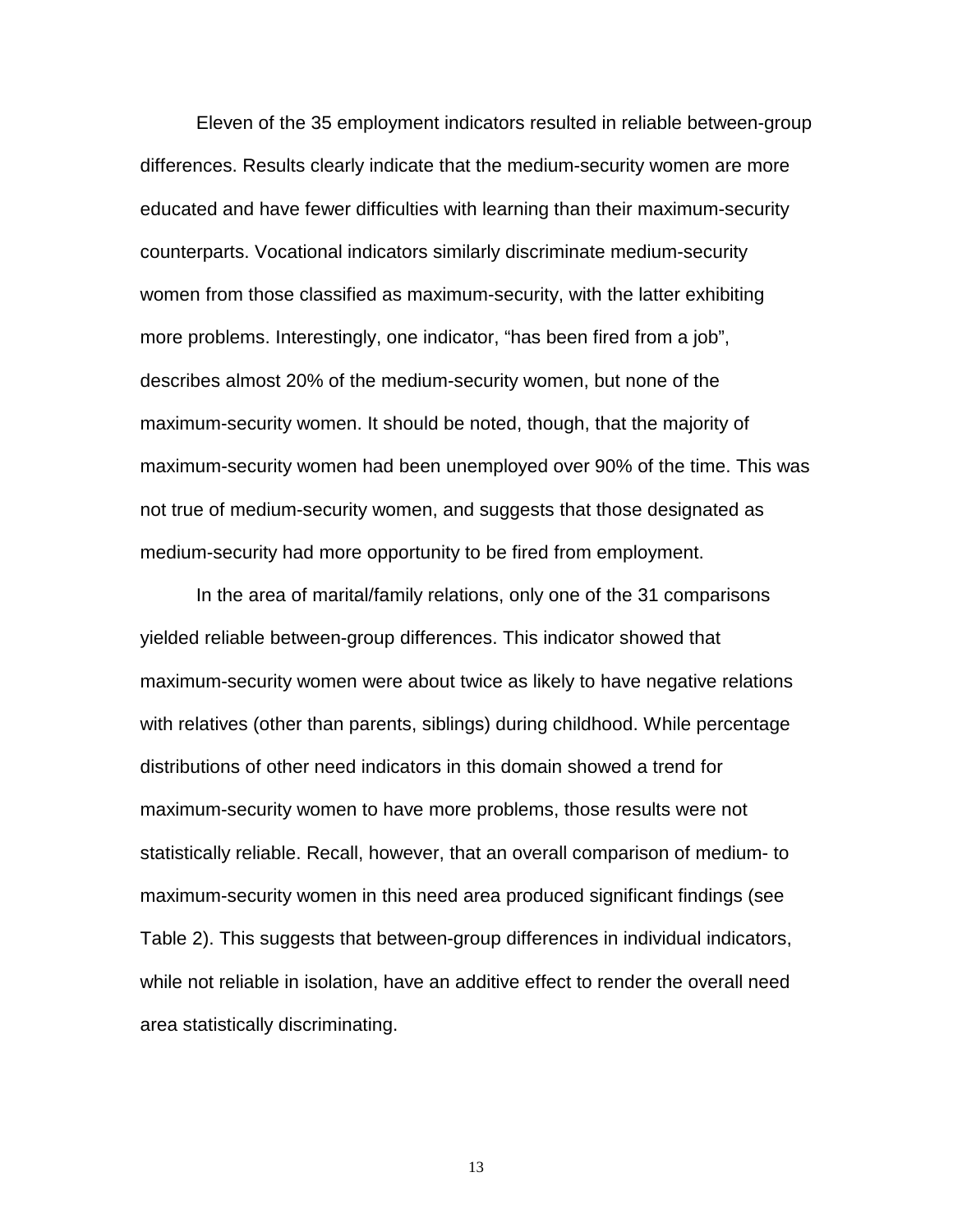While the majority of both groups were noted to associate with substance abusers and to have many criminal acquaintances, these indicators distinguished between groups by an approximate 25% greater likelihood for maximum-security women. Moreover, it was the maximum-security women who had mostly criminal friends, and who were likely to reside in a criminogenic area. These indicators were endorsed for less than one-third of medium-security offenders, revealing much less need in this area for that group.

Pertaining to substance abuse, twenty-two of the 29 indicators significantly discriminated between groups. In each case, there was higher endorsement of items by maximum-security women. For instance, those in maximum security were almost twice as likely to drink and to use drugs on a regular basis. Moreover, their drinking and drug use more often interfered with various aspects of their lives, such as marital/family relations, social relationships, health, and employment.

Relatedly, community functioning indicators show that maximum-security offenders, relative to their medium-security counterparts, have more needs in this domain. Almost all of the former group have no collateral and no bank account, and over 70% were found to have had unstable accommodation prior to admission. Also, while about one-third of those designated as maximum security had prior assessments for community functioning, this was true for less than 10% of their medium-security counterparts.

Well over half of those women designated as maximum security were characterized at admission as: hostile, manipulative, thrill-seeking, aggressive,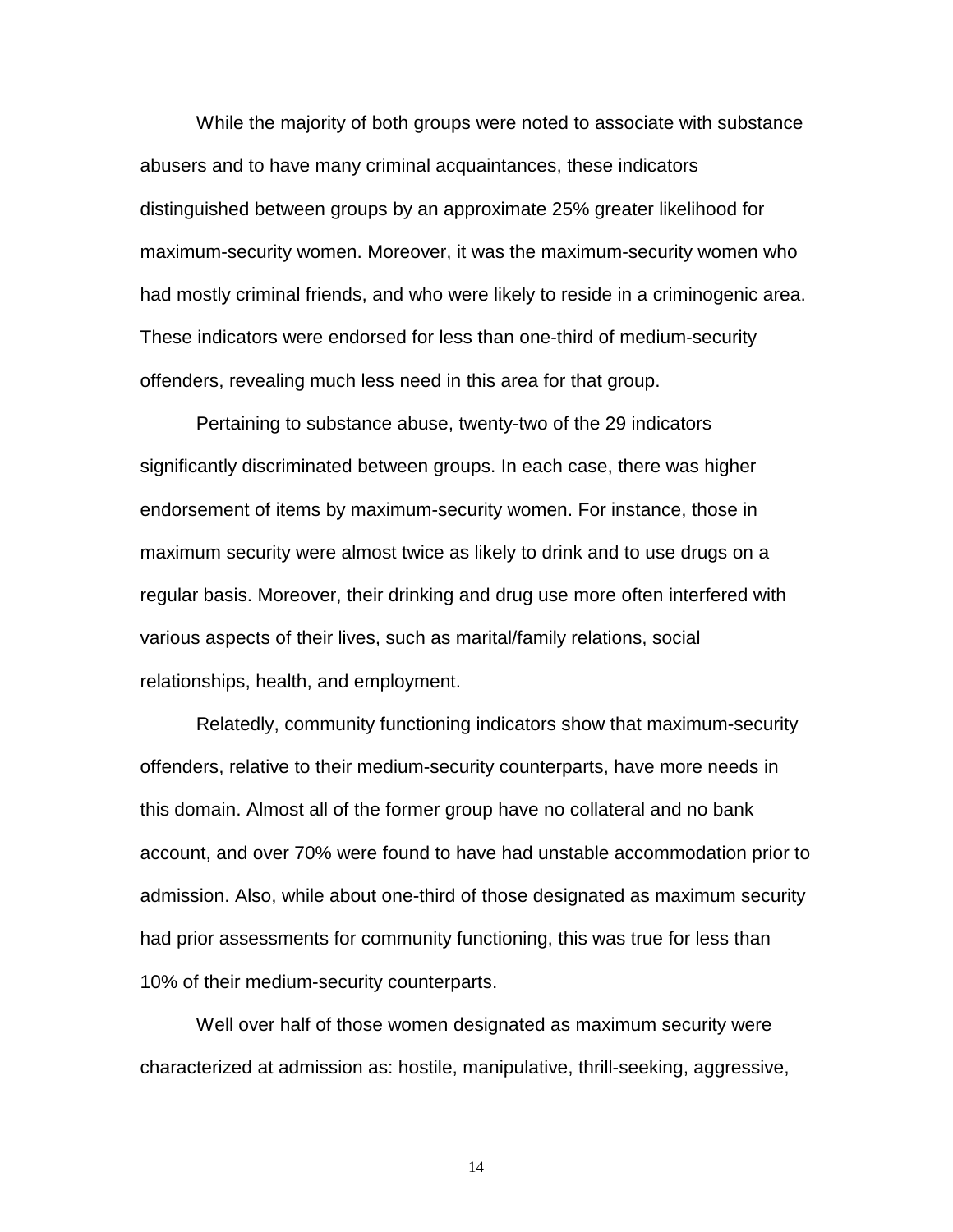and having low frustration tolerance and/or disregard for others. Percentage distributions showed this to be true for between 18 and 35% of those in medium security. Coping strategies were also problematic for maximum-security women, who had significantly more needs in areas such as coping with stress, conflict resolution, and time management.

Indicators in the attitude domain were most robust in their ability to distinguish between groups. About half of those women designated maximum security had negative attitudes towards: the law, police, the courts, corrections, community supervision, and rehabilitation. Conversely, this was only true for about 10 to 15% of those in medium security. Maximum-security female offenders were also more likely to view basic life skills and employment as having no value, and over half of them were seen to value substance abuse. This was true for less than one-fifth of their medium-security counterparts, and serves to reinforce other findings within the domains of employment and substance abuse.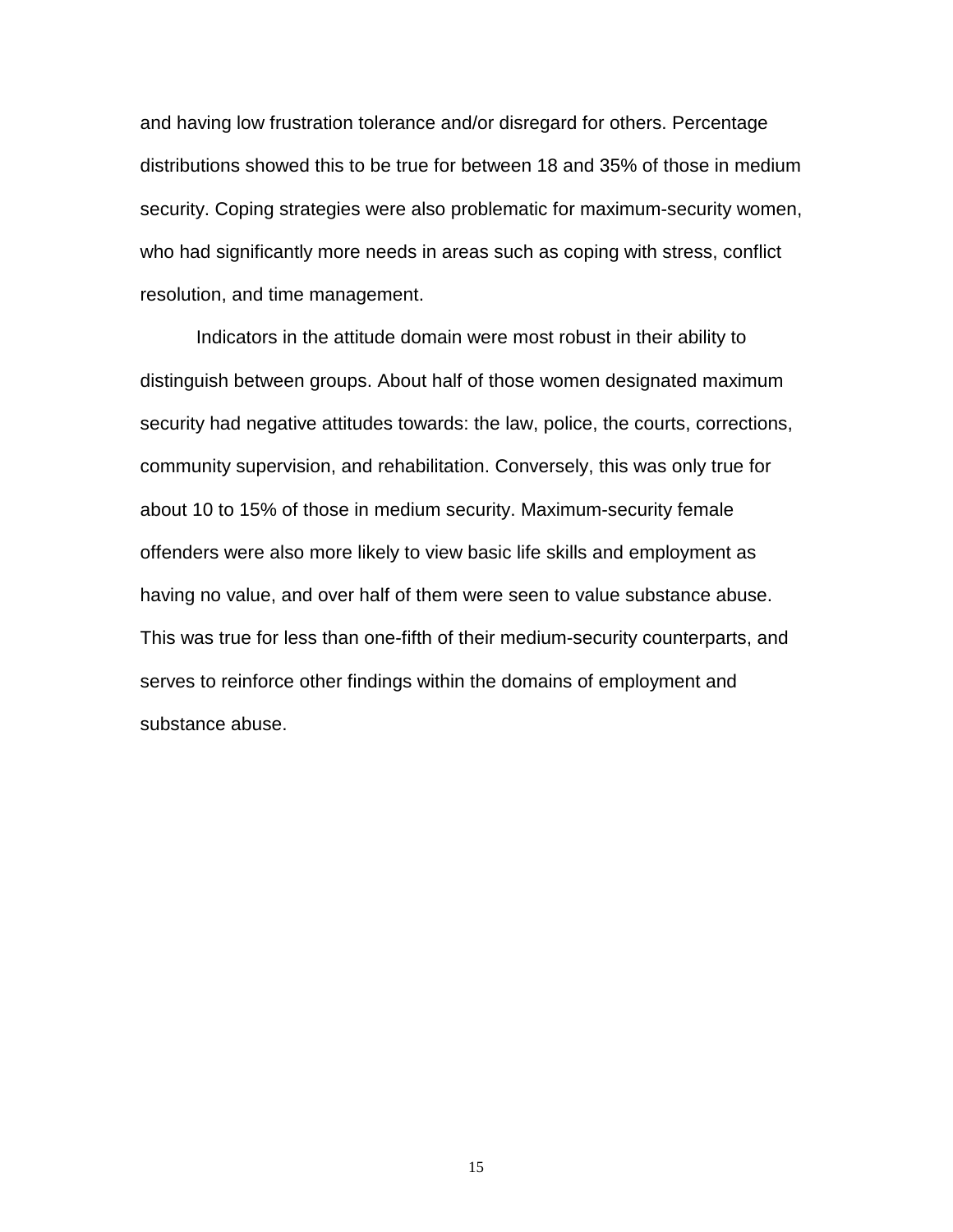#### **Suicide Risk Potential**

The nine indicators of suicide potential, as assessed by OIA include: 1) is under the influence of alcohol or drugs or showing signs of withdrawal, 2) showing signs of depression, 3) has expressed suicide intent, 4) has plans for suicide, 5) may be suicidal, 6) has previous attempts at suicide, 7) has had recent psychiatric/psychological intervention, 8) has had recent loss of relationship or death of close relative, and 9) excessively worried about problems.

Comparisons across all indicators of suicide potential revealed that maximum-security women are at higher risk for suicide than their mediumsecurity counterparts. Although only about 12% of each group were tagged at admission as "may be suicidal", about 25% of those designated as maximum security had expressed suicidal intent. This was true for only one offender in medium security. This difference was statistically reliable at p<.001. About 35% of the maximum-security group were exhibiting signs of depression at admission, compared to less than 10% of the medium-security group. Analyses revealed that this difference was statistically reliable at p<.01.

An extremely large proportion (71%) of those in maximum security had previous attempts at suicide, compared with about one-third (42%) of those in medium security (p<.05). Accordingly, 57% of those designated maximum security had recent psychiatric/ psychological intervention, compared with less than one-third of their medium-security counterparts (p<.05).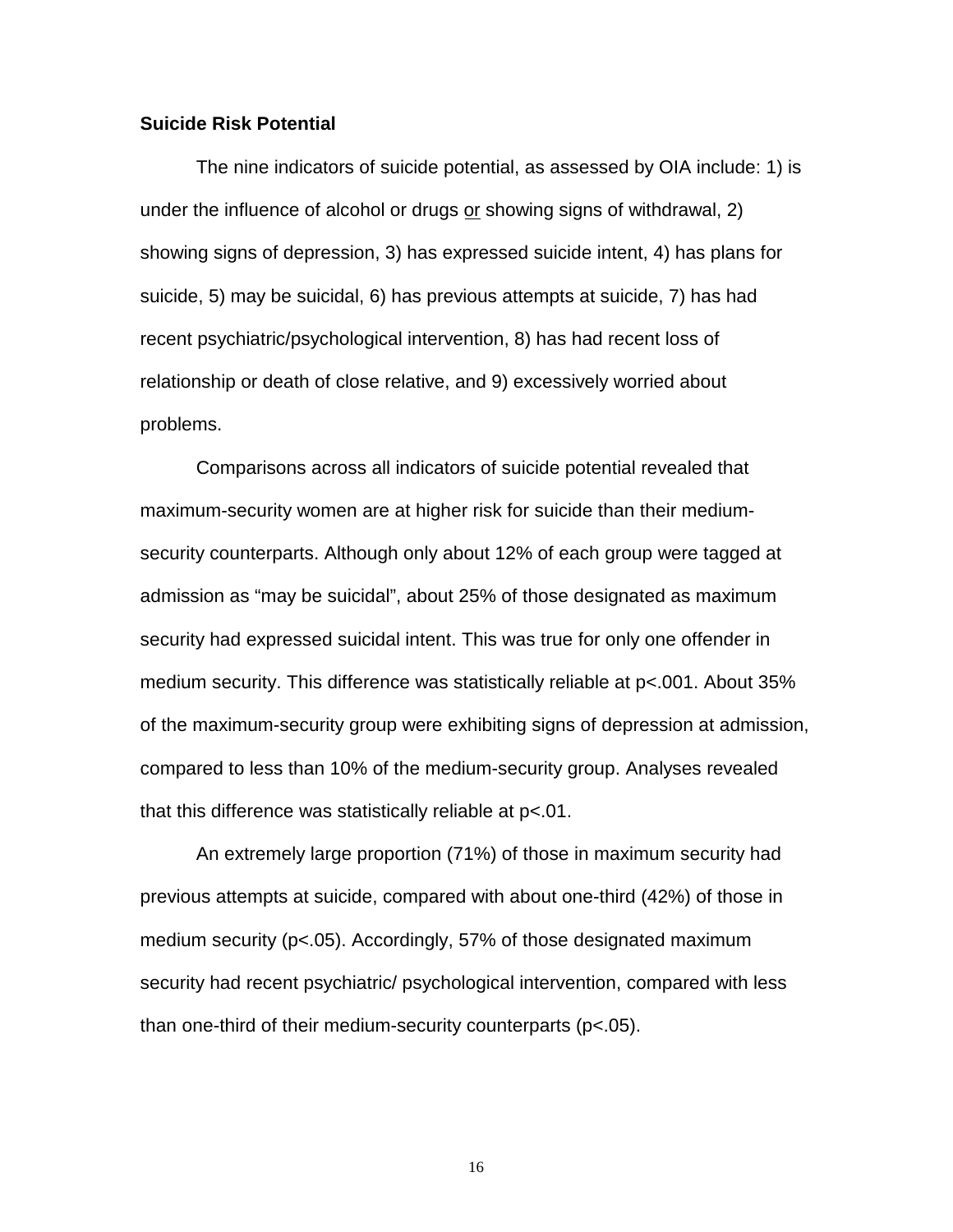Although comparisons revealed a tendency for maximum-security women to show more suicide potential than their medium-security counterparts across the remaining four indicators, differences were not statistically reliable.

#### **Risk/Need Levels**

At admission, global ratings of case needs (either 'low', 'medium', or 'high') are obtained for each offender. As with the criminal risk assessment (global risk level), results showed that none of the maximum-security women were designated as 'low' on overall need. A minority (14%) were designated as 'medium' need, and most (86%) were designated 'high' need.

As a group, medium-security offenders were designated as lower need than their maximum-security counterparts. Need ratings for this group were: 18% 'low', 39% 'medium', and 43% 'high'.

As mentioned at the beginning of the present report, Offender Intake Assessment considers a composite of risk and need for a variety of criteria such as institutional placement, correctional management, and supervision. Table 4 provides a percentage distribution of composite risk/need levels for medium- and maximum-security women offenders in this sample.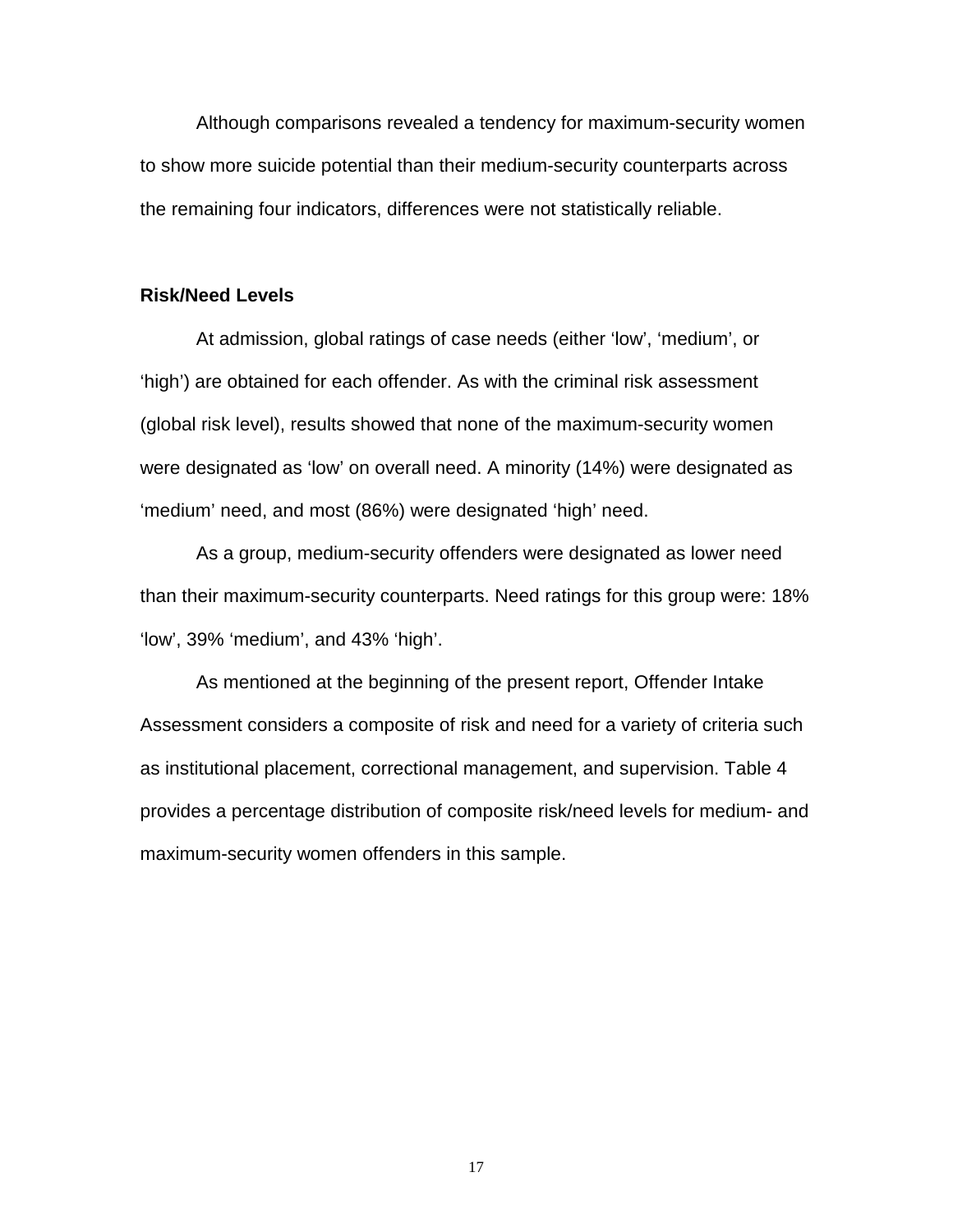#### **Table 4**

|                                                                          |           | <b>Medium-security</b><br>female offenders |         | <b>Maximum-security</b><br>female offenders |         |
|--------------------------------------------------------------------------|-----------|--------------------------------------------|---------|---------------------------------------------|---------|
| <b>RISK/NEED LEVEL:</b>                                                  |           | (93)                                       | %       | (35)                                        | ℅       |
|                                                                          |           |                                            |         |                                             |         |
| Low-risk/Low-need                                                        |           | 11                                         | 11.8%   | 0                                           | $0.0\%$ |
| Low-risk/Medium-need                                                     |           | 5                                          | 5.4%    | 0                                           | $0.0\%$ |
| Low-risk/High-need                                                       |           | 0                                          | $0.0\%$ | 0                                           | $0.0\%$ |
|                                                                          | Sub-total | 16                                         | 17.2%   | 0                                           | $0.0\%$ |
| Medium-risk/Low-need<br>Medium-risk/Medium-need<br>Medium-risk/High-need |           | 5                                          | $5.4\%$ | 0                                           | $0.0\%$ |
|                                                                          |           | 23                                         | 24.7%   | 4                                           | 11.4%   |
|                                                                          |           | 24                                         | 25.8%   | 4                                           | 11.4%   |
|                                                                          | Sub-total | 52                                         | 55.9%   | 8                                           | 22.8%   |
| <b>High-risk/Low-need</b>                                                |           |                                            | $1.1\%$ | 0                                           | $0.0\%$ |
|                                                                          |           | 8                                          | $8.6\%$ |                                             | 2.9%    |
| High-risk/Medium-need                                                    |           | 16                                         | 17.2%   | 26                                          | 74.3%   |
| High-risk/High-need                                                      | Sub-total | 25                                         | 26.9%   | 62                                          | 77.2%   |

#### **Percentage Distribution of Risk/Need Levels at Time of Admission**

**Note: p< .001**

As indicated in Table 4, an overwhelming majority of female offenders designated maximum-security are assigned ratings of 'high' on both risk and need. However, medium-security female offenders cluster mainly in the 'medium' risk range, with either 'medium' or 'high' needs. These data are commensurate with findings presented previously in 'Criminal Risk Assessment' and 'Case Needs Identification and Analysis' sections.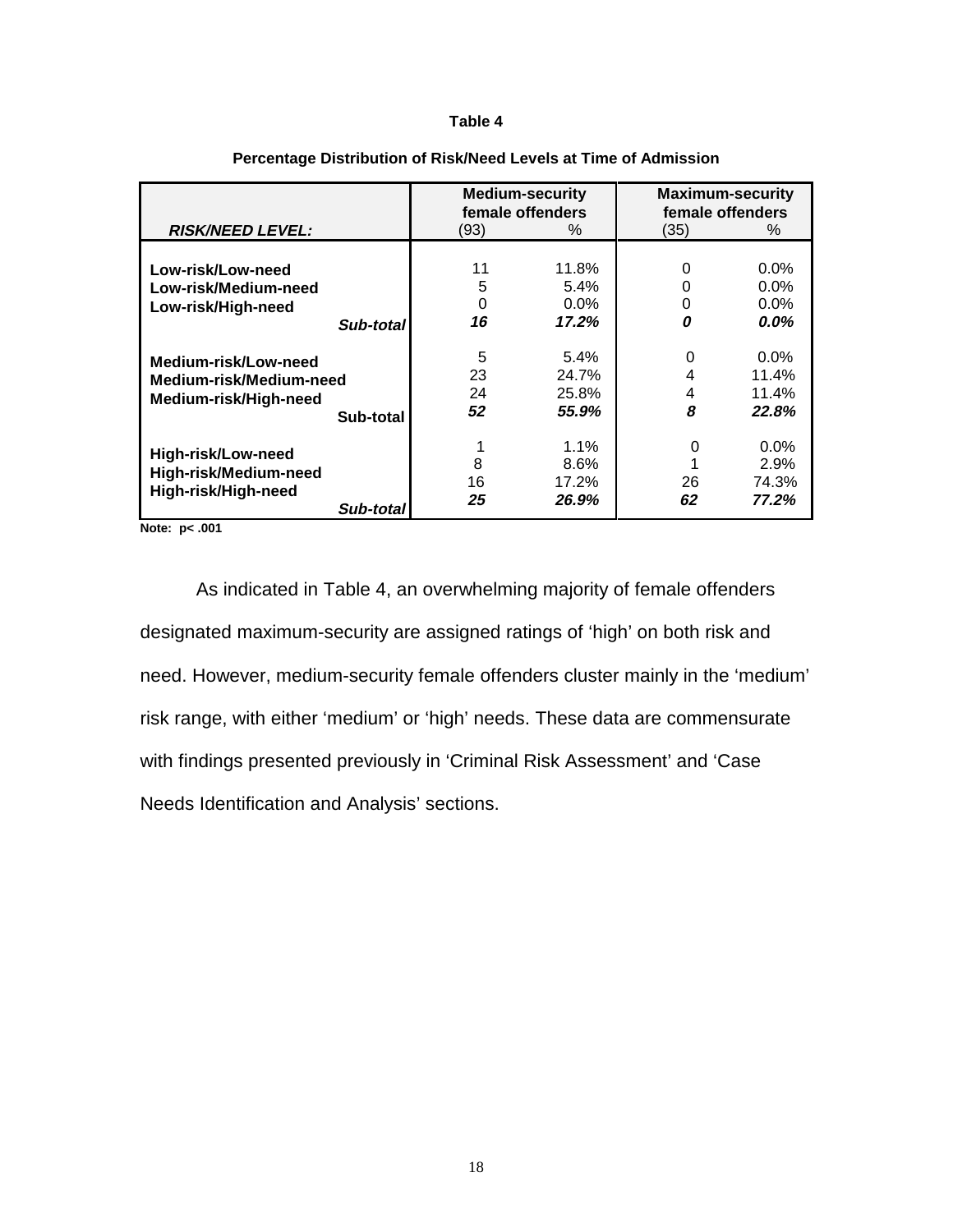#### **Conclusions**

The impetus for the present investigation was a previous study comparing maximum-security female offenders to their maximum-security male counterparts (Blanchette & Motiuk, 1997). Results of the female-to-male comparisons revealed high risk/ high need profiles of maximum-security offenders of both genders. More specifically, between-gender comparisons of maximum-security offenders produced few statistically reliable differences. In contrast, the present investigation revealed many statistically reliable differences between groups on risk and need variables, which demonstrates the heterogeneity of female offender groups by security designation.

Results of the present investigation have demonstrated increased risk among maximum-security female offenders, relative to their medium-security counterparts. This was particularly evident in the areas of youth court experience, poor institutional adjustment (segregation for disciplinary reasons, suicide potential), and escape risk. The between-groups differences in indicators of suicide potential may have implications for women offenders in particular: selfinjury has been linked to both general and violent recidivism in female offenders (Bonta, Pang, & Wallace-Capretta, 1995; Blanchette & Motiuk, 1995).

Although the majority of the female federal offenders have many needs in multiple domains, the maximum-security group had significantly more needs and higher overall need levels. Statistically reliable differences were noted in overall need levels in five of the seven target domains.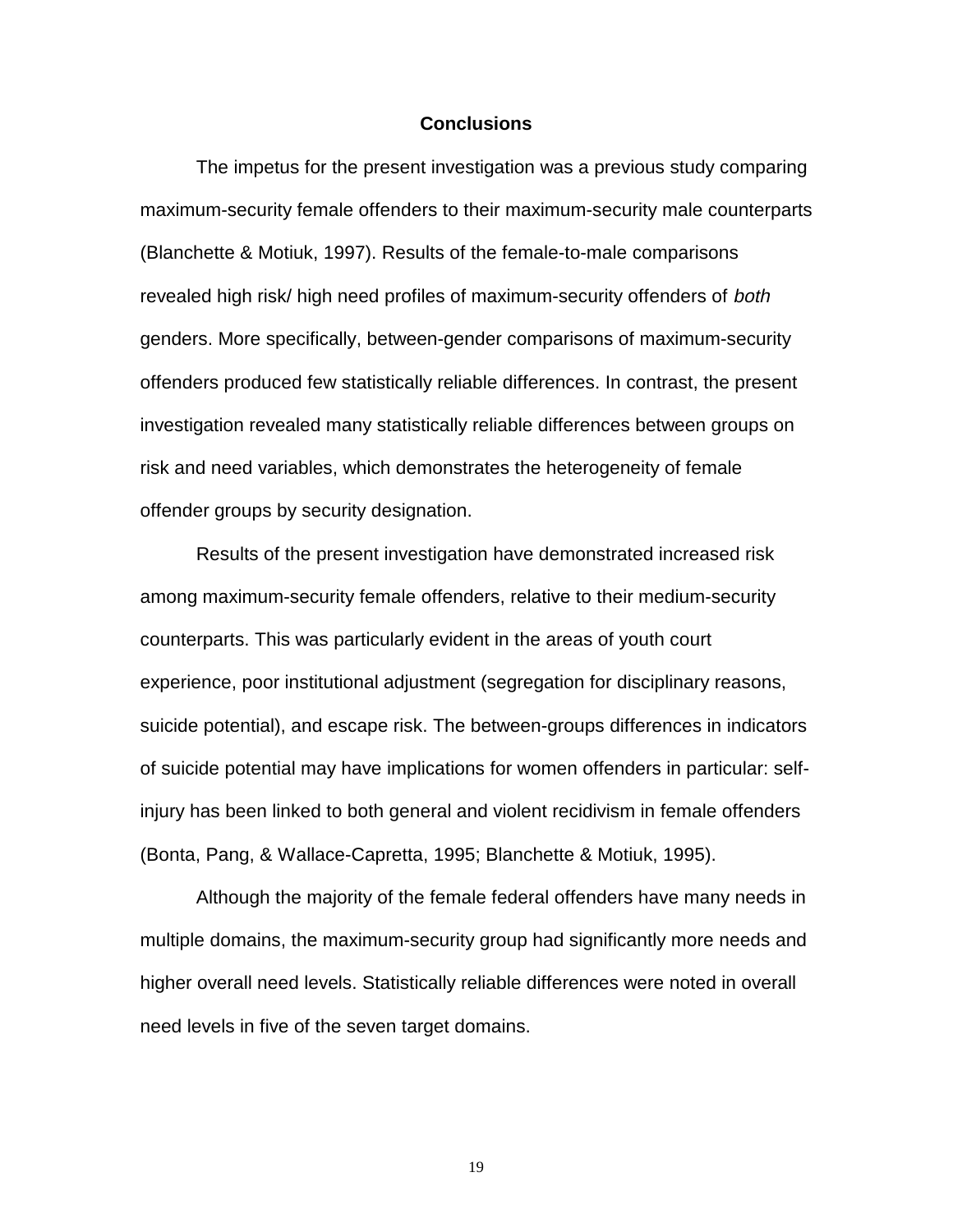Analysis of need indicators revealed particularly large between-group differences in the 'attitude' domain indicators. About half of those women designated maximum-security had negative attitudes towards: the law, police, the courts, corrections, community supervision, and rehabilitation. Conversely, this was true for very few of those in medium security. The importance of this finding is noted in past research where antisocial attitudes have strong links to criminal behaviour (Andrews & Bonta, 1994).

Analyses also demonstrated discriminatory power by multiple indicators within the substance abuse target domain. Drug and alcohol problems were clearly more prevalent and more serious amongst female offenders in maximumsecurity. This is significant in that substance abuse has been associated with poor halfway house adjustment (Mocyzydlowski, 1980) and with recidivism (Lambert & Madden, 1975). These results highlight the urgency for intensive, structured substance abuse programming for female federal offenders, especially those designated maximum-security.

Results that show no reliable between-group differences also have important connotations. For instance, there were no significant differences in adult court experience or in sentence length. It is also noteworthy that the personal/emotional domain contains several indicators that tap into emotional stability/ mental health (see Appendix). No reliable between-groups differences emerged in any of these variables. This suggests that security designation is not imposed by consideration of these variables in isolation. Another implication is that the 'maximum' security designation is not being used as a method to deal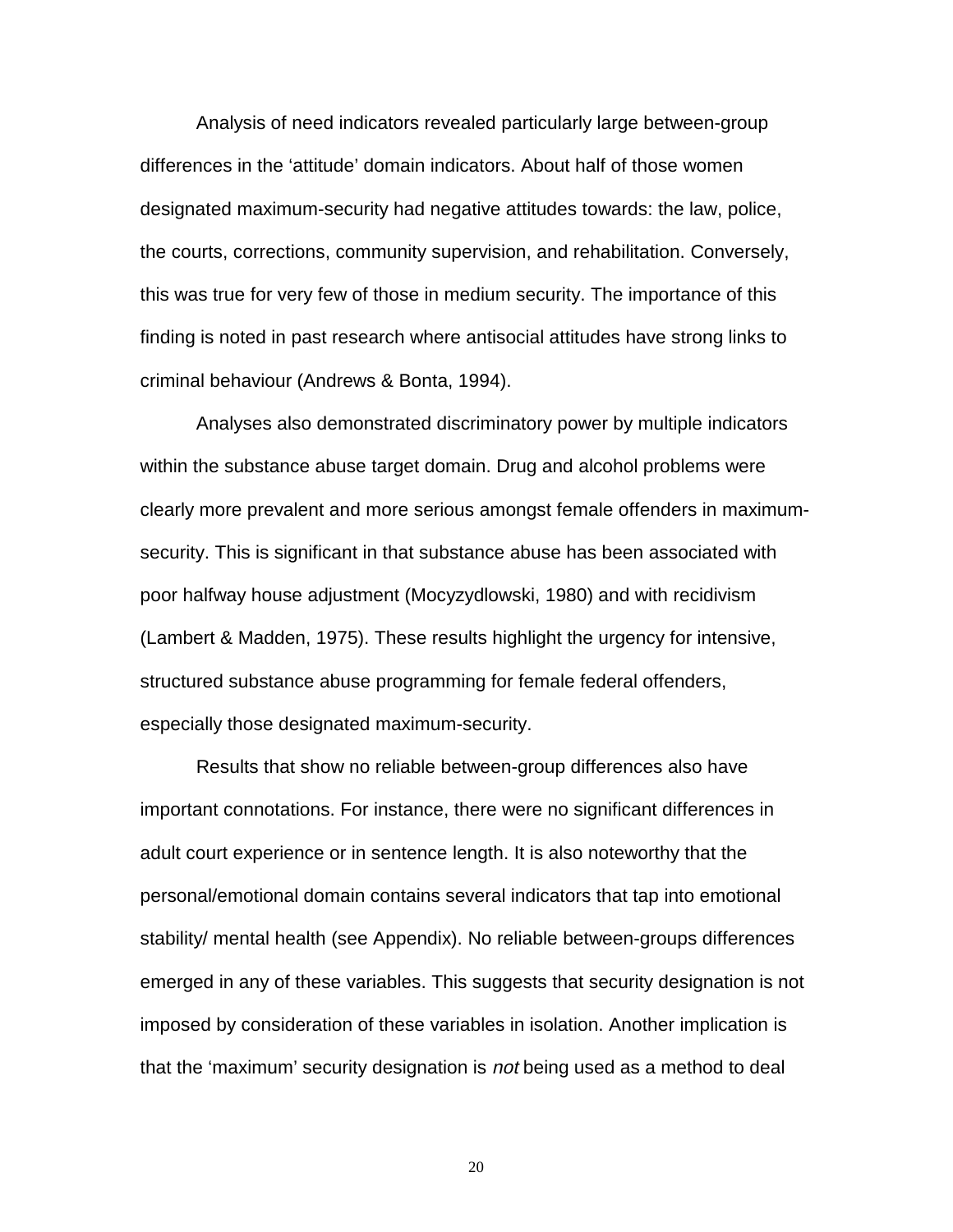with illness in a system that is overburdened by mental health needs (Blanchette, 1996).

Although some minor methodological problems (small cell sizes, high item endorsement) suggest caution in interpreting the results of the present study, it serves to highlight some basic differences between those women who are designated 'maximum-security', and those designated 'medium-security'. Analyses in the present study have demonstrated diversity between groups, with results suggesting higher risk/needs profiles for those in maximum security.

It is paramount to reiterate that the OIA is a comprehensive, structured process that considers a large variety of factors for security placement. Moreover, global risk/need ratings are based on composites rather than singlevariable scores. Thus, percentage distributions of these global risk/need ratings show between-group divergence and suggest that the service is meeting its goal of assigning security classification in an equitable manner, while appropriately managing risk.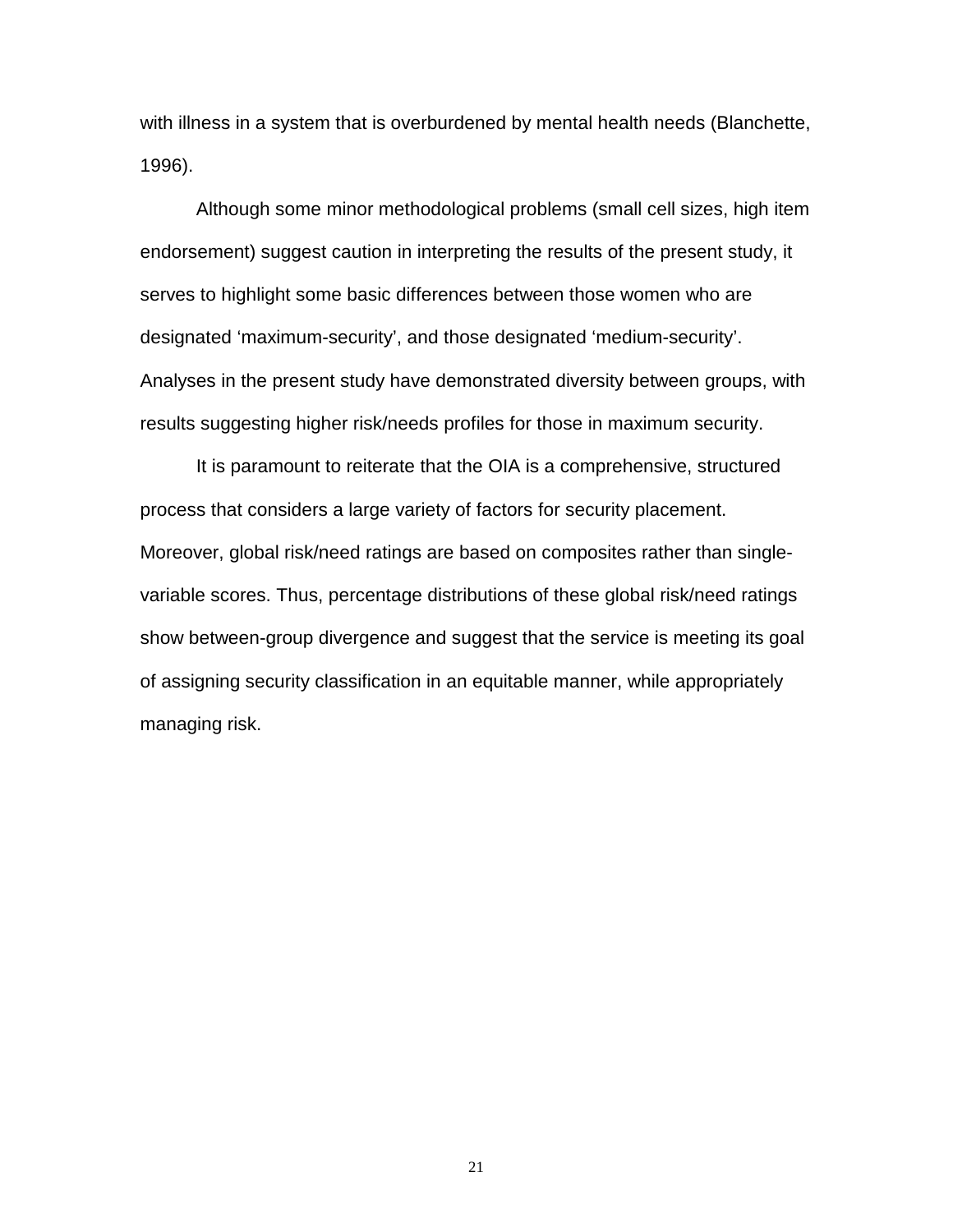## **References**

Andrews, D., & Bonta, J. (1994). The Psychology of Criminal Conduct. Cincinnati: Anderson Publishing Co..

Blanchette, K. (1996). The Relationships Between Criminal History, Mental Disorder, and Recidivism Among Federally Sentenced Female Offenders. Unpublished Master's Thesis, Carleton University, Ottawa.

Blanchette, K., & Motiuk, L.L. (1995). Female Offender Risk Assessment: The Case Management Strategies Approach. Paper presented at the Annual Convention of the Canadian Psychological Association, Charlottetown, P.E.I..

Blanchette, K., & Motiuk, L.L. (1997). Maximum-security Female and Male Federal Offenders: A Comparison. Research Report #R-47. Ottawa: Correctional Service Canada.

Bonta, J., Pang, B., & Wallace-Capretta, S. (1995). Predictors of recidivism among incarcerated female offenders. The Prison Journal, 75 (3), 227-293.

Lambert, L. R., & Madden, P. G. (1975). Adult Female Offenders Before-During-After Incarceration: Summary, Conclusions and Recommendations. Ontario Ministry of Correctional Services.

Luciani, F., Motiuk, L.L., & Nafekh, M. (1996). An Operational Review of the Custody Rating Scale: Reliability, Validity, and Practical Utility. Research Report #R-47. Ottawa: Correctional Service Canada.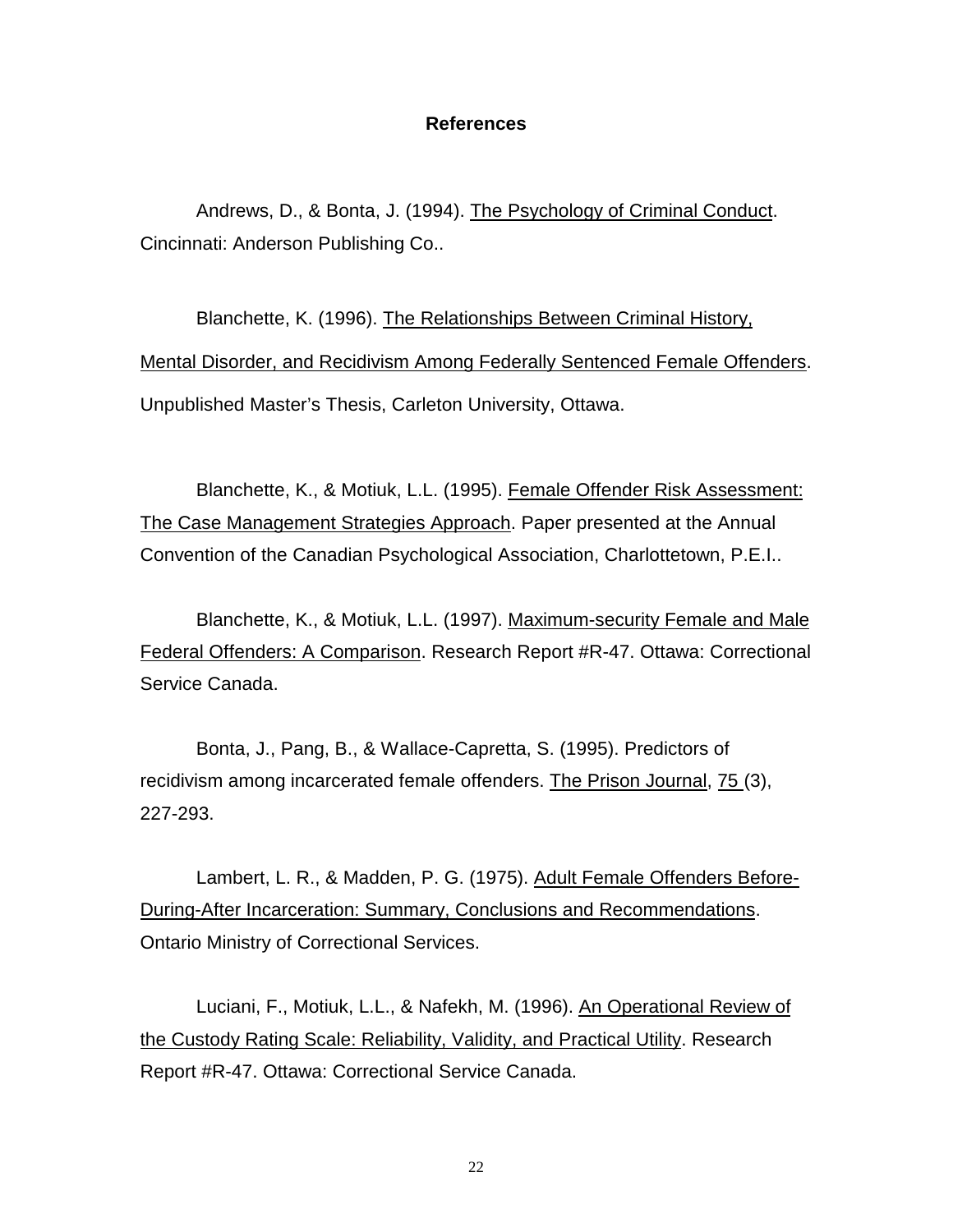Mocyzdlowski, K. (1980). Predictions of success in a correctional halfway house for youthful and adult offenders. Corrective and Social Psychiatry and Journal of Behaviour Technology and Methods and Therapy, 26, 59-72.

Motiuk, L.L. (1997). Classification for correctional programming: the Offender Intake Assessment Process, Forum on Corrections Research, 9 (1), 18-22.

Shaw, M., & Dubois, S. (1995). Understanding Violence by Women: A Review of the Literature. Ottawa: Correctional Service Canada.

U.S. Department of Justice (1983). Prisoners and alcohol. Bureau of Justice Statistics Bulletin.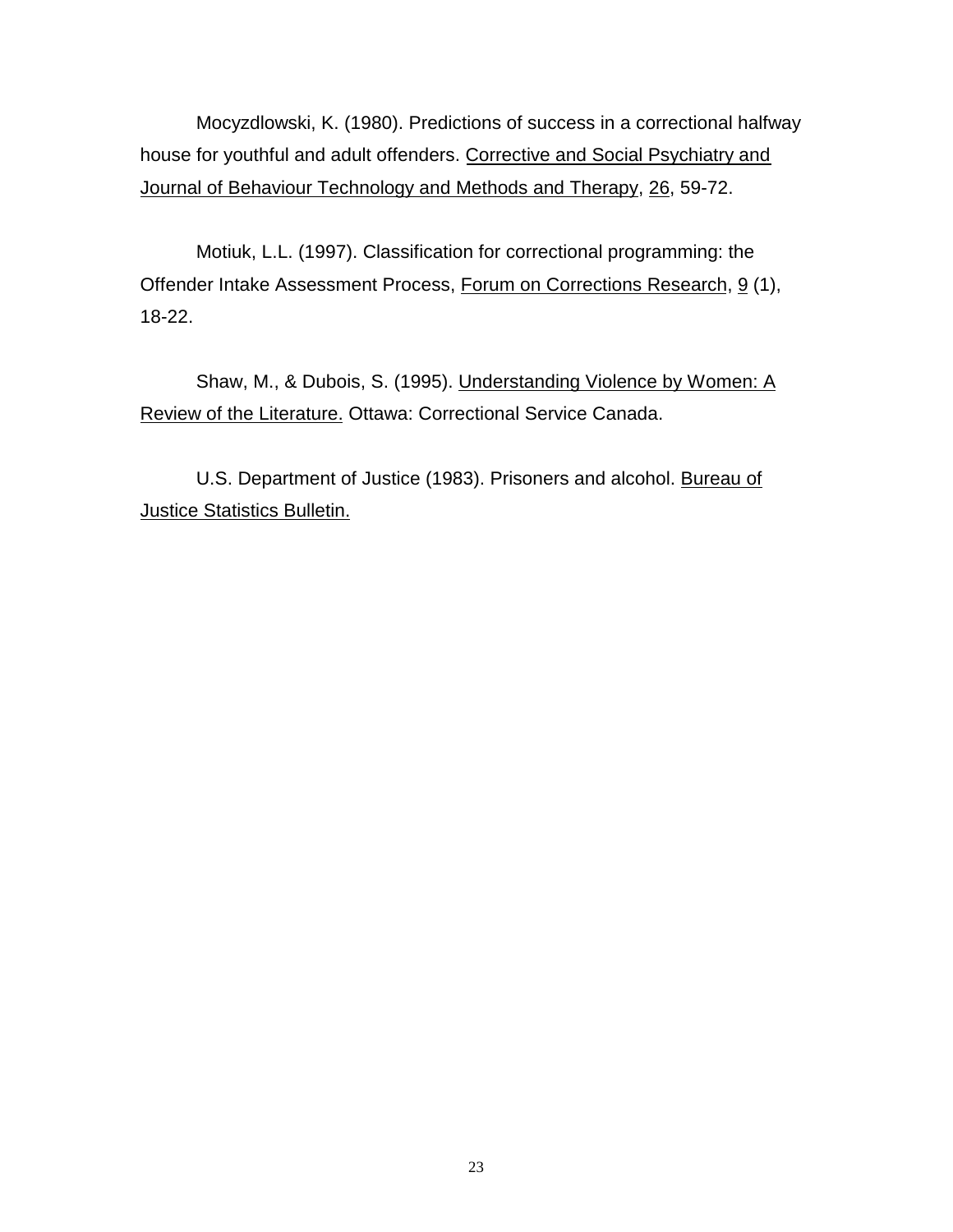## **Appendix**

Listing of Education / Employment Indicators as Assessed by the Offender Intake Assessment Process

- 1) Has less than grade 8
- 2) Has less than grade 10
- 3) Has no high school diploma
- 4) Finds learning difficult
- 5) Has learning disabilities
- 6) Has physical problems which interfere with learning
- 7) Has memory problems
- 8) Has concentration problems
- 9) Has problems with reading
- 10) Has problems writing
- 11) Has problems with numeracy
- 12) Has difficulty comprehending instructions
- 13) Lacks a skill area/trade/profession
- 14) Dissatisfied with skill area/trade/profession
- 15) Has physical problems that interfere with work
- 16) Unemployed at time of arrest
- 17) Unemployed 90% or more
- 18) Unemployed 50% or more
- 19) Has an unstable job history
- 20) Often shows up late for work
- 21) Has poor attendance record
- 22) No employment history
- 23) Has difficulty meeting workload requirements
- 24) Lacks initiative
- 25) Has quit a job without another
- 26) Has been laid off from work
- 27) Has been fired from a job
- 28) Salary has been insufficient
- 29) Lacks employment benefits
- 30) Jobs lack security
- 31) Has difficulty with co-workers
- 32) Has difficulty with supervisors
- 33) Prior vocational assessment(s)
- 34) Has participated in employment programs
- 35) Completed an occupational development program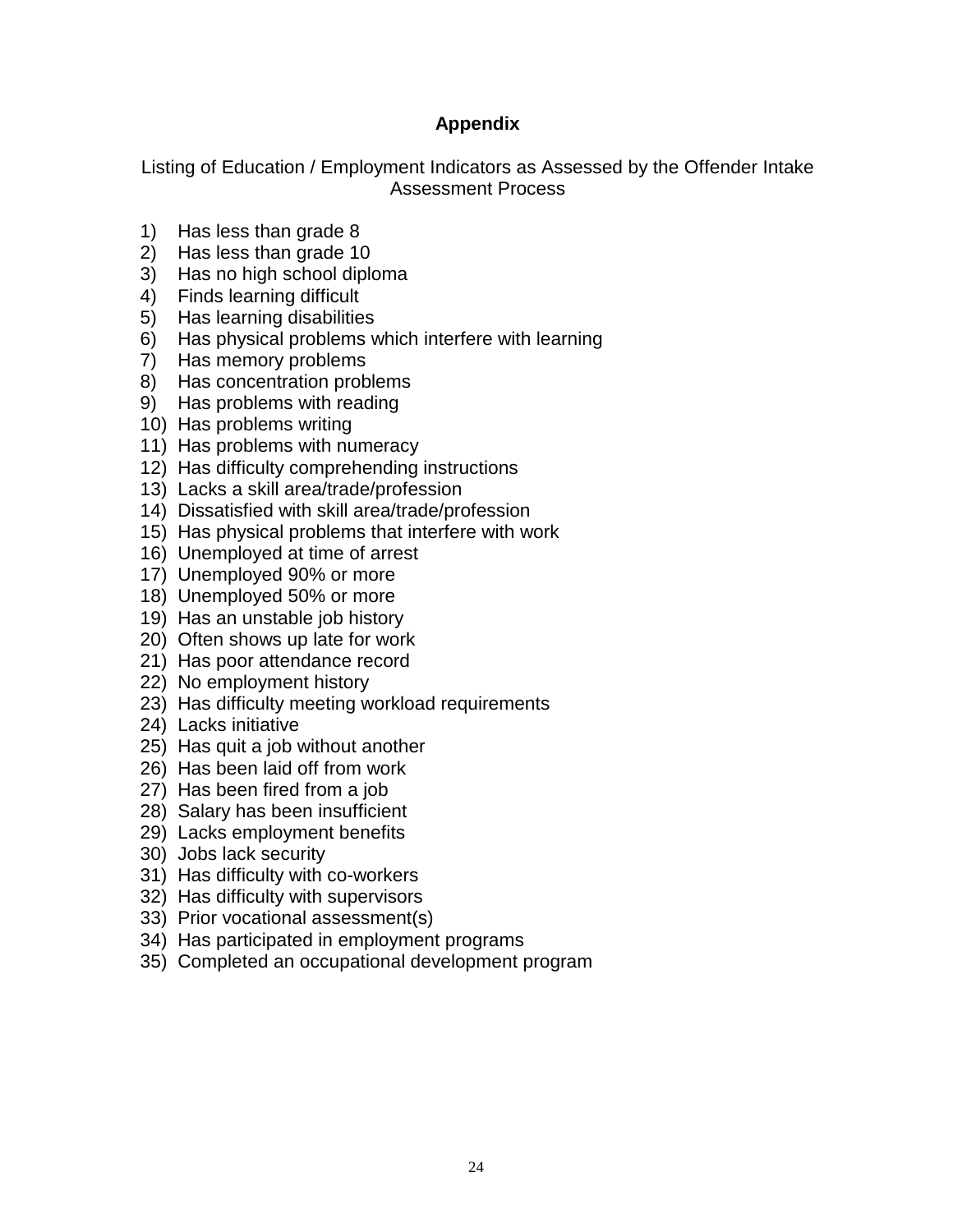## Listing of Marital / Family Indicators as Assessed by the Offender Intake Assessment Process

- 1) Childhood lacked family ties
- 2) Mother absent during childhood
- 3) Maternal relations negative as a child
- 4) Father absent during childhood
- 5) Paternal relations negative as a child
- 6) Parents relationship dysfunctional during childhood
- 7) Spousal abuse during childhood
- 8) Sibling relations negative during childhood
- 9) Other relative(s) relations negative during childhood
- 10) Family members involved in crime
- 11) Currently single
- 12) Has been married/common law in the past
- 13) Dissatisfied with current relationship
- 14) Money problems affect relationship(s) past/present
- 15) Sexual problems affect relationship(s) past/present
- 16) Communication problems affects the relationship(s)
- 17) Has been a victim of spousal abuse
- 18) Has been a perpetrator of spousal abuse
- 19) Has no parenting responsibilities
- 20) Unable to handle parenting responsibilities
- 21) Unable to control the child's behaviour appropriately
- 22) Perceives self as unable to control the child's behaviour
- 23) Supervises child improperly
- 24) Does not participate in activities with the child
- 25) Lacks an understanding of child development
- 26) Family is unable to get along as a unit
- 27) Has been arrested for child abuse
- 28) Has been arrested for incest
- 29) Prior marital/family assessment(s)
- 30) Has participated in marital/family therapy
- 31) Has completed a marital/family intervention program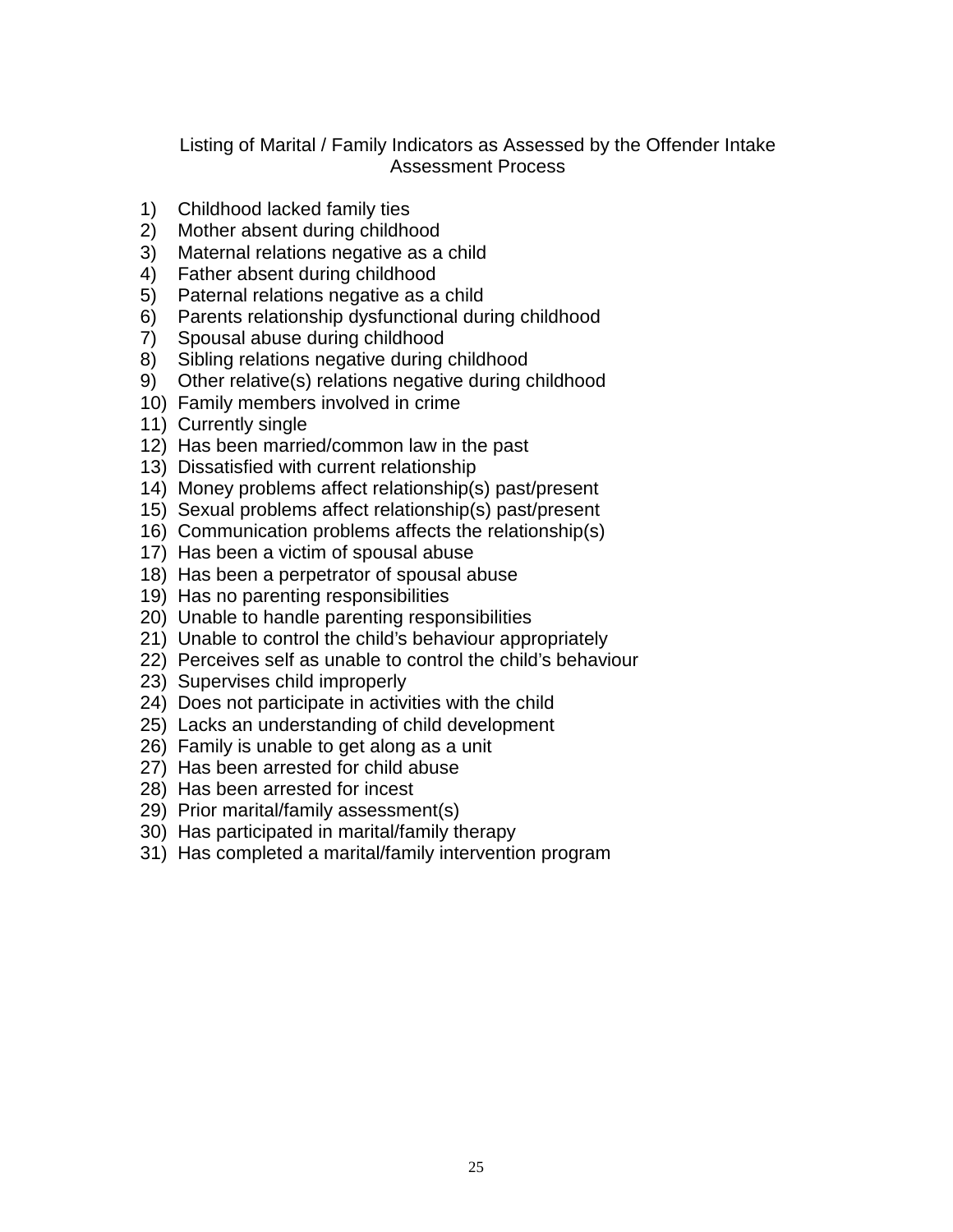Listing of Associates / Social Interaction Indicators as Assessed by the Offender Intake Assessment Process

- 1) Socially Isolated
- 2) Associates with substance abusers
- 3) Many criminal acquaintances
- 4) Mostly criminal friends
- 5) Has been affiliated with a gang
- 6) Resides in a criminogenic area
- 7) Unattached to any community groups
- 8) Relations are described as predatory
- 9) Often victimized in social relations
- 10) Easily influenced by others
- 11) Has difficulty communicating with others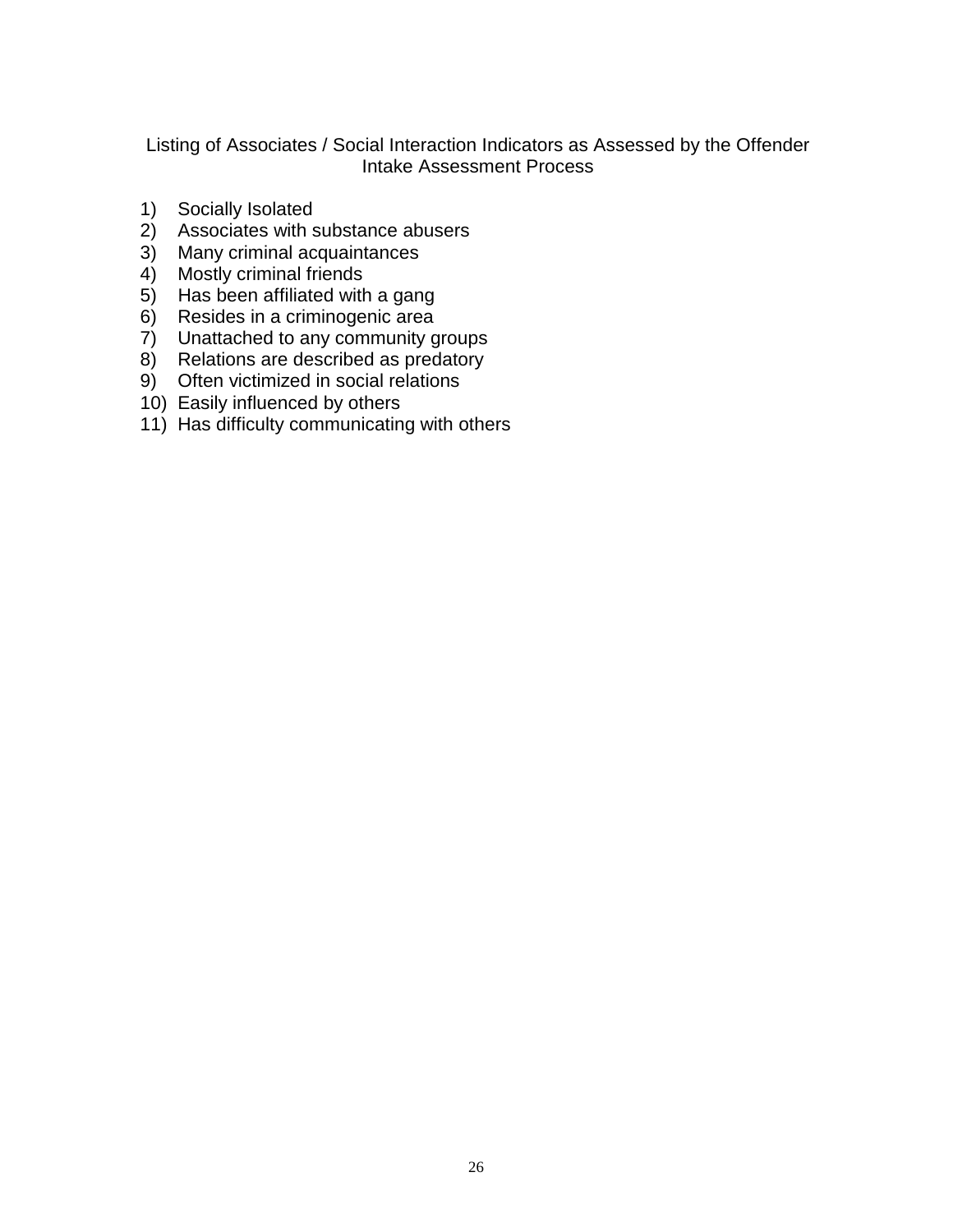## Listing of Substance Abuse Indicators as Assessed by the Offender Intake Assessment Process

- 1) Abuses alcohol
- 2) Began drinking at an early age
- 3) Drinks on a regular basis
- 4) Has a history of drinking binges
- 5) Has combined the use of alcohol and drugs
- 6) Drinks to excess during leisure time
- 7) Drinks to excess in social situations
- 8) Drinks to relieve stress
- 9) Drinking interferes with employment
- 10) Drinking interferes with marital / family relations
- 11) Drinking interferes with social relations
- 12) Drinking has resulted in law violations
- 13) Drinking interferes with health
- 14) Abuses drugs
- 15) Began using drugs at an early age
- 16) Used drugs on a regular basis
- 17) Has gone on drug-taking sprees
- 18) Has combined the use of different drugs
- 19) Uses drugs during leisure time
- 20) Uses drugs in social situations
- 21) Uses drugs to relieve stress
- 22) Drug use interferes with employment
- 23) Drug use interferes with marital / family relations
- 24) Drug use interferes with social relations
- 25) Drug use has resulted in law violations
- 26) Drug use interferes with health
- 27) Prior substance abuse assessments
- 28) Has participated in substance abuse treatment
- 29) Has completed substance abuse treatment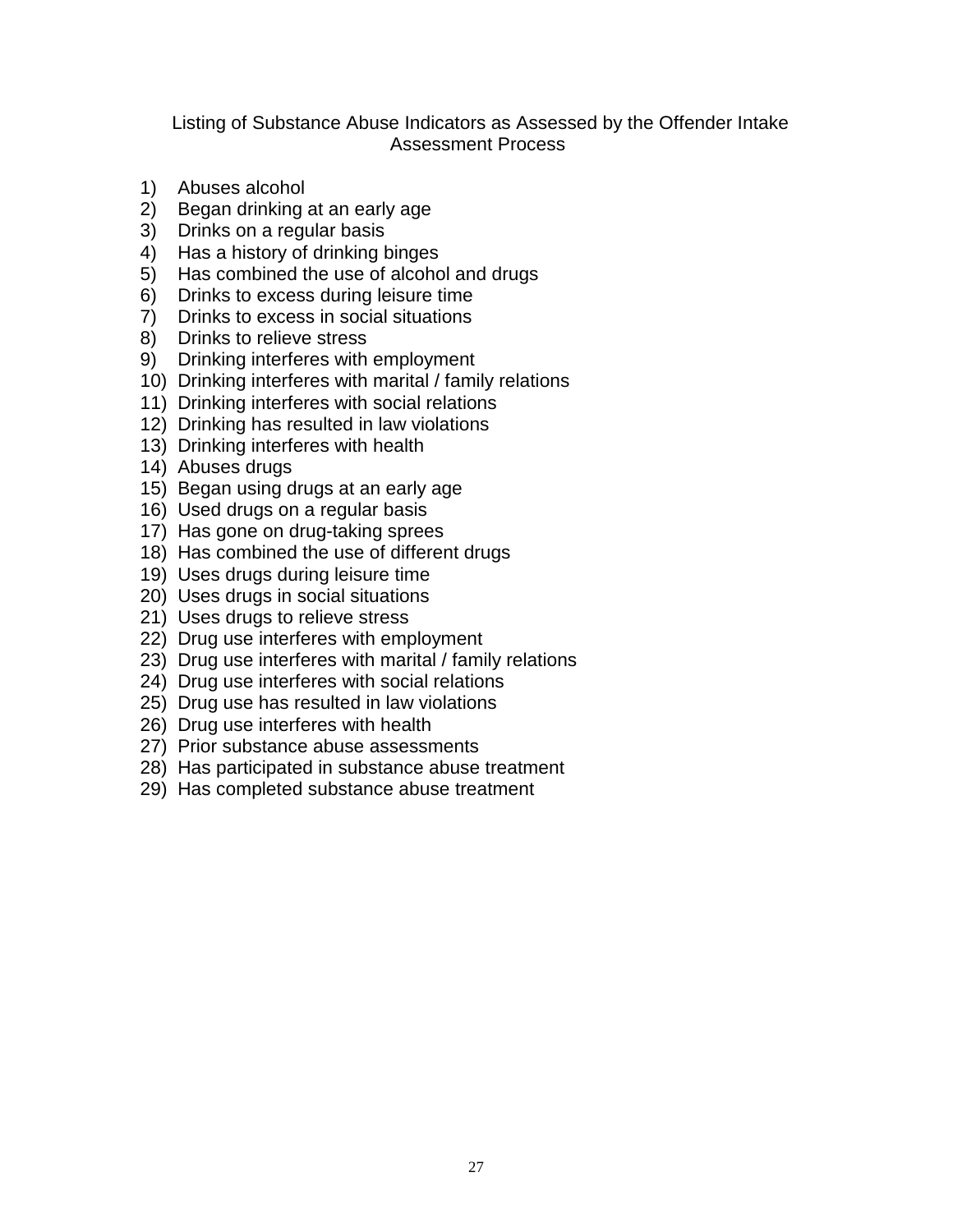## Listing of Community Functioning Indicators as Assessed by the Offender Intake Assessment Process

- 1) Has unstable accommodation
- 2) Residence is poorly maintained
- 3) Has poor self-presentation
- 4) Has poor hygiene
- 5) Has physical problems
- 6) Had dental problems
- 7) Has dietary problems
- 8) Difficulty meeting bill payments
- 9) Has outstanding debts
- 10) Has no bank account
- 11) Has no credit
- 12) Has no collateral
- 13) Has problems writing
- 14) Unable to express self verbally
- 15) Has no hobbies
- 16) Does not participate in organized activities
- 17) Unaware of social services
- 18) Has used social assistance
- 19) Prior assessment for community functioning
- 20) Has participated in a community skills program
- 21) Has completed a community skills program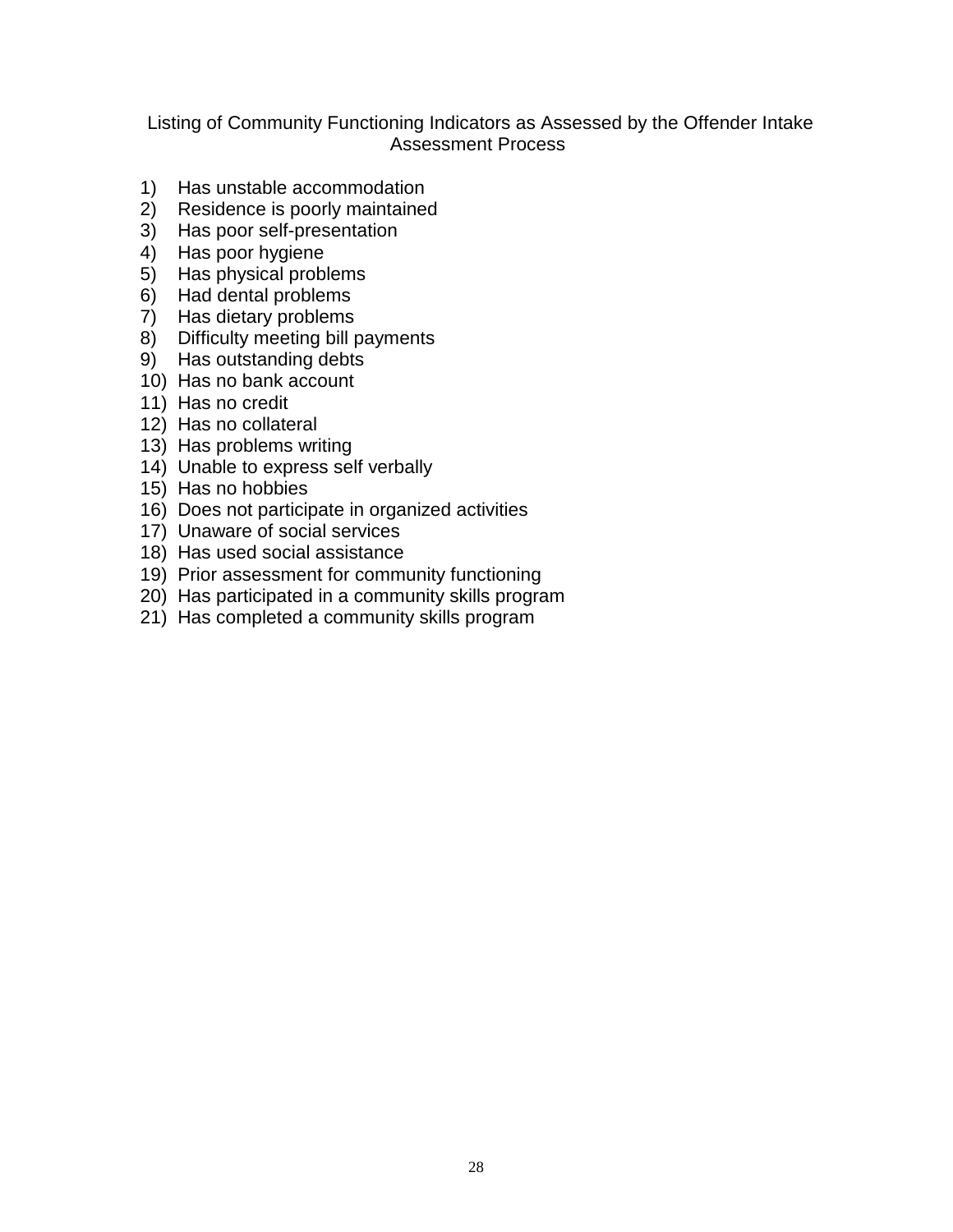## Listing of Personal / Emotional Orientation Indicators as Assessed by the Offender Intake Assessment Process

- 1) Feels especially self-important
- 2) Physical prowess problematic
- 3) Family ties are problematic
- 4) Ethnicity is problematic
- 5) Religion is problematic
- 6) Gang member
- 7) Unable to recognize problem areas
- 8) Has difficulties solving interpersonal problems
- 9) Unable to generate choices
- 10) Unaware of consequences
- 11) Goal setting is unrealistic
- 12) Has disregard for others
- 13) Socially unaware
- 14) Impulsive
- 15) Incapable of understanding the feelings of others
- 16) Narrow and rigid thinking
- 17) Aggressive
- 18) Assertion problem
- 19) Copes with stress poorly
- 20) Poor conflict resolution
- 21) Manages time poorly
- 22) Gambling is problematic
- 23) Has low frustration tolerance
- 24) Hostile
- 25) Worries unreasonably
- 26) Takes risks inappropriately
- 27) Thrill-seeking
- 28) Non-reflective
- 29) Not conscientious
- 30) Manipulative
- 31) Has difficulty performing sexually
- 32) Sexual identity problem
- 33) Inappropriate sexual preference(s)
- 34) Sexual attitudes are problematic
- 35) Low mental functioning
- 36) Diagnosed as disordered in the past
- 37) Diagnosed as disordered currently
- 38) Prior personal / emotional assessments
- 39) Prescribed medication in the past
- 40) Prescribed medication currently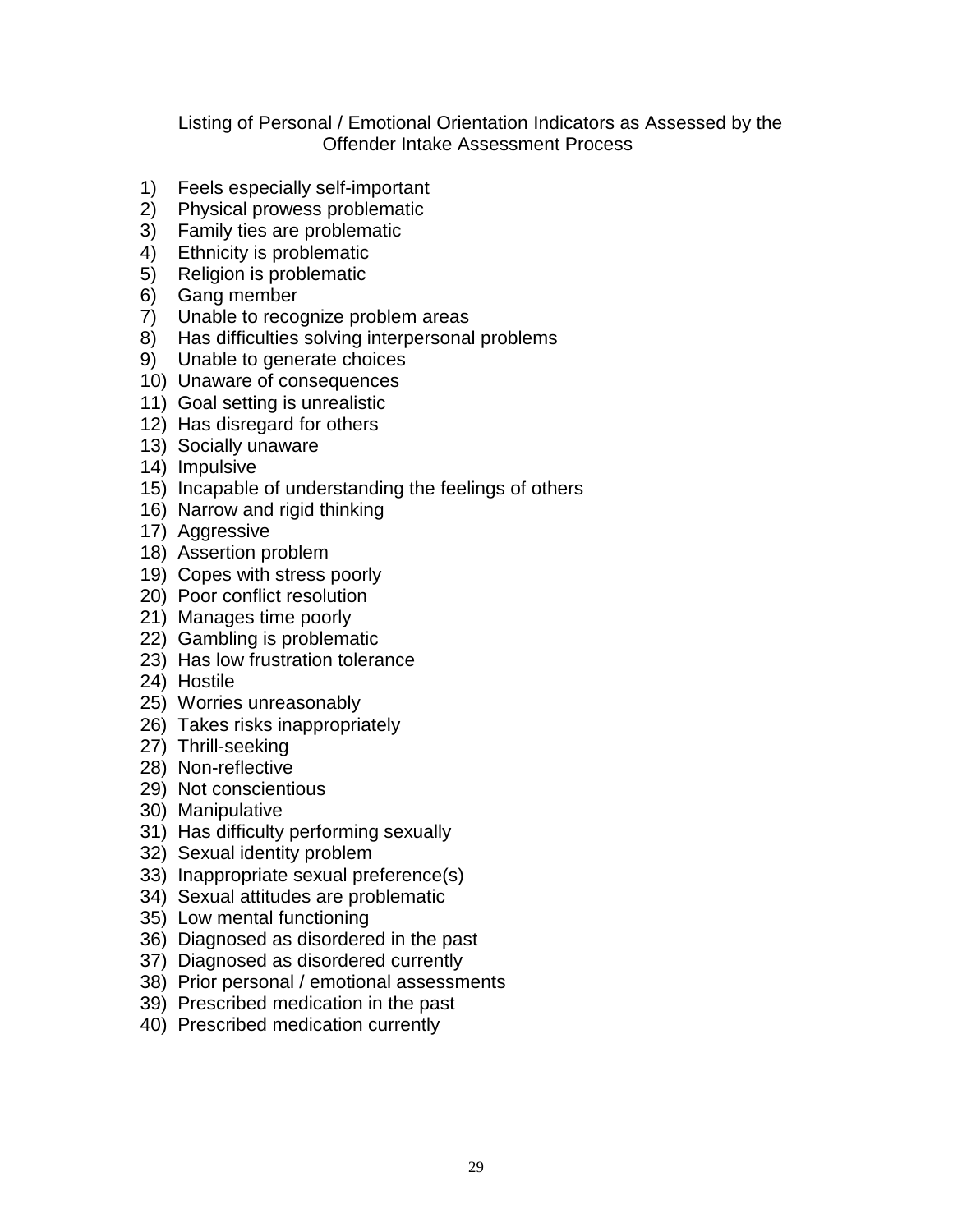- 41) Past hospitalization
- 42) Current hospitalization
- 43) Received outpatient services in the past
- 44) Received outpatient services prior to admission
- 45) Past program participation
- 46) Current program participation